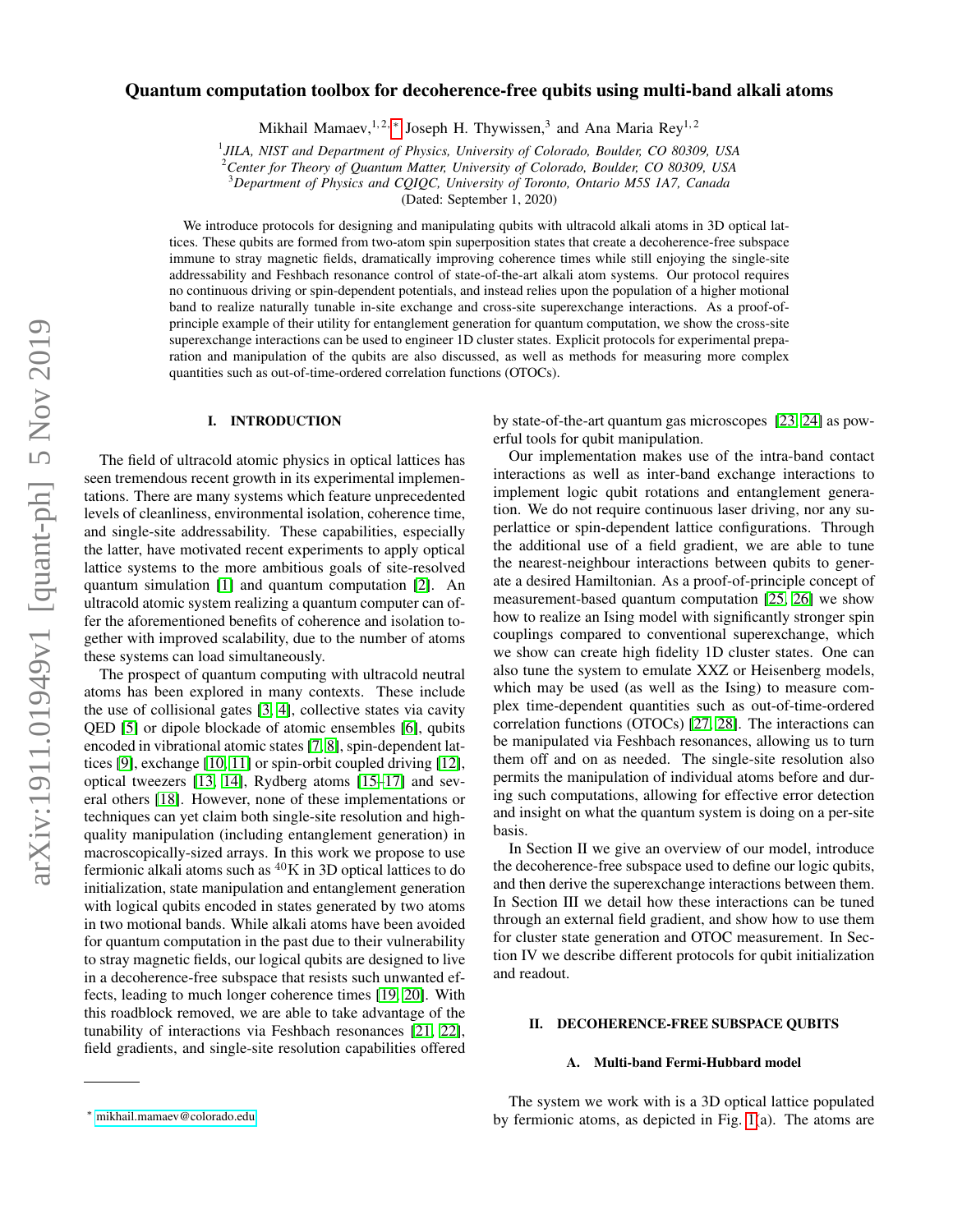prepared in their ground electronic state, and restricted to two populated hyperfine states which we denote as  $\sigma \in \{\uparrow, \downarrow\}$ acting as a spin-1/2 degree of freedom. We assume the atoms are loaded into two motional bands  $e$  and  $g$ , with  $e$  an excited band holding one motional excitation along the  $\hat{x}$  direction in the harmonic approximation [as shown in Fig. [1\(](#page-2-0)b)], and  $g$  the lowest band. The lattice depth is made more shallow along the  $\hat{x}$  direction, confining the system to an effective 1D configuration and ensuring that to good approximation only the e band atoms can tunnel because of the more delocalized nature of excited motional states. We assume a lattice with L lattice sites along the  $\hat{x}$  direction, each one populated by two atoms (N atoms,  $N = 2L$ ), one in e and one in g. The full Hamiltonian describing the system is a two-band Fermi-Hubbard model given by,

<span id="page-1-0"></span>
$$
\hat{H} = \hat{H}_J + \hat{H}_U + \hat{H}_B. \tag{1}
$$

where the tunneling Hamiltonian is

$$
\hat{H}_J = -J \sum_{\langle i,j \rangle,\sigma} \left( \hat{c}^{\dagger}_{i,e,\sigma} \hat{c}_{j,e,\sigma} + h.c. \right), \tag{2}
$$

with  $\hat{c}_{j,\mu,\sigma}$  annihilating an atom on site j in band  $\mu \in \{e, g\}$ with spin  $\sigma$ . The nearest-neighbour tunneling integral is J, and the lattice indexing is along  $\hat{x}$  only. The atoms also have an onsite interaction, whose Hamiltonian is

$$
\hat{H}_U = \sum_j \left( U_{ee} \hat{n}_{j,e,\uparrow} \hat{n}_{j,e,\downarrow} + U_{gg} \hat{n}_{j,g,\uparrow} \hat{n}_{j,g,\downarrow} \right) \n+ \frac{U_{eg}}{2} \sum_j \left( \hat{n}_{j,e,\uparrow} \hat{n}_{j,g,\downarrow} + \hat{n}_{j,e,\downarrow} \hat{n}_{j,g,\uparrow} \right) \n- \frac{U_{eg}}{2} \sum_j \left( \hat{c}_{j,e,\uparrow}^\dagger \hat{c}_{j,e,\downarrow} \hat{c}_{j,g,\downarrow}^\dagger \hat{c}_{j,g,\uparrow} + h.c. \right),
$$
\n(3)

where  $\hat{n}_{j,\mu,\sigma} = \hat{c}_{j,\mu,\sigma}^{\dagger} \hat{c}_{j,\mu,\sigma}$ . The first line is the interaction energy between atoms in the same band  $(U_{ee}$  and  $U_{gg}$  for e and  $g$  bands respectively), while the last two lines are direct and exchange interactions of strength  $U_{eq}$  between atoms in two different bands. The values for these interactions depend on the lattice depths, but their magnitudes can be globally tuned by using a Feshbach resonance to modify the scattering length. We will operate in the strongly-interacting regime where  $U_{ee}, U_{gg}, U_{eg} \gg J$ . See Supplementary Material A for details on the derivation of Eq. [\(1\)](#page-1-0) and its parameters.

In addition to the core lattice dynamics, we also permit an externally-imposed linear field gradient along the  $\hat{x}$  direction,

$$
\hat{H}_B = \frac{B}{2} \sum_j j \times (\hat{n}_{j,e,\uparrow} + \hat{n}_{j,g,\uparrow} - \hat{n}_{j,e,\downarrow} - \hat{n}_{j,g,\downarrow}), \quad (4)
$$

where  $B$  is the energy shift between sites. This shift could be implemented with a direct magnetic field gradient, or with the synthetic magnetic gradient of a vector light shift that creates a differential potential between the two spin states. This gradient can modify the effective superexchange interactions between adjacent sites, providing a tunable knob to manipulate the system dynamics.

## B. Decoherence-free subspace

The spin states  $\sigma$  feel different Zeeman shifts from external magnetic fields and are therefore vulnerable to uniform magnetic field fluctuations which severely reduce coherence times. To mitigate this effect, we use equal-weight superpositions of the spin states on every lattice site which will feel no linear shift from the external field, realizing a decoherence-free subspace [\[19\]](#page-8-17). These superpositions are the singlet and triplet states,  $(|\uparrow,\downarrow\rangle \pm |\downarrow,\uparrow\rangle)/\sqrt{2}$  (written in first-quantized notation for two atoms on the same site). Their corresponding spatial wavefunctions must uphold the opposite symmetries to maintain overall fermionic parity, which can be accomplished by putting them in respective symmetric and anti-symmetric superpositions of the e, g band states,  $(|e, g \rangle \mp |g, e \rangle)/\sqrt{2}$ . The states for a single lattice site may thus be written as,

$$
|\Uparrow\rangle = \frac{1}{2} (|\uparrow, \downarrow\rangle + |\downarrow, \uparrow\rangle) (|e, g\rangle - |g, e\rangle)
$$
  
\n
$$
= \frac{1}{\sqrt{2}} (|1, 0, 0, 1\rangle + |0, 1, 1, 0\rangle),
$$
  
\n
$$
|\Downarrow\rangle = \frac{1}{2} (|\uparrow, \downarrow\rangle - |\downarrow, \uparrow\rangle) (|e, g\rangle + |g, e\rangle)
$$
  
\n
$$
= \frac{1}{\sqrt{2}} (|1, 0, 0, 1\rangle - |0, 1, 1, 0\rangle),
$$
\n(5)

where in the second lines of each equation we have rewritten the states in second quantization assuming a Fock basis ordering of  $|n_{e,\uparrow}, n_{e,\downarrow}, n_{g,\uparrow}, n_{g,\downarrow}\rangle$ . These states are also eigenstates of the interaction Hamiltonian,

$$
\hat{H}_U \left| \Uparrow \right\rangle = 0,
$$
\n
$$
\hat{H}_U \left| \Downarrow \right\rangle = U_{eg} \left| \Downarrow \right\rangle,\tag{6}
$$

and zero-energy eigenstates of the Zeeman Hamiltonian,  $H_B |\!\!\Uparrow\rangle = H_B |\!\!\Downarrow\rangle = 0$ . For experimentally realistic parameters (see Supplementary Material A), the exchange interaction energy difference  $U_{eq}$  between these states can exhibit  $a > 100$ -fold reduction in sensitivity to external magnetic field fluctuations compared to the shifts that bare nuclear-spin states  $\{e, q\}$  would experience.

Altogether, the decoherence-free states  $\{|\Uparrow\rangle, |\Downarrow\rangle\}$  form a spin-1/2 logical qubit subspace on each site of the optical lattice, as shown in Fig. [1\(](#page-2-0)c). We can have states along different axes of the associated Bloch sphere such as  $|\Rightarrow\rangle =$  $(|\Uparrow\rangle + |\Downarrow\rangle)/\sqrt{2} = |1, 0, 0, 1\rangle$  and  $|\Leftarrow\rangle = (|\Uparrow\rangle - |\Downarrow\rangle)/\sqrt{2} =$  $|0, 1, 1, 0\rangle$ , which are maximally entangled between the spin and motional degrees of freedom. Onsite qubit rotations can be made without leaving the subspace as discussed in Section IV. We are also robust to unwanted band-changing collisions into other singly-excited bands (see Supplementary Material E for benchmarking). Nearest-neighbour tunneling processes can be used to generate superexchange interactions and create entanglement between the qubits, as we will describe next.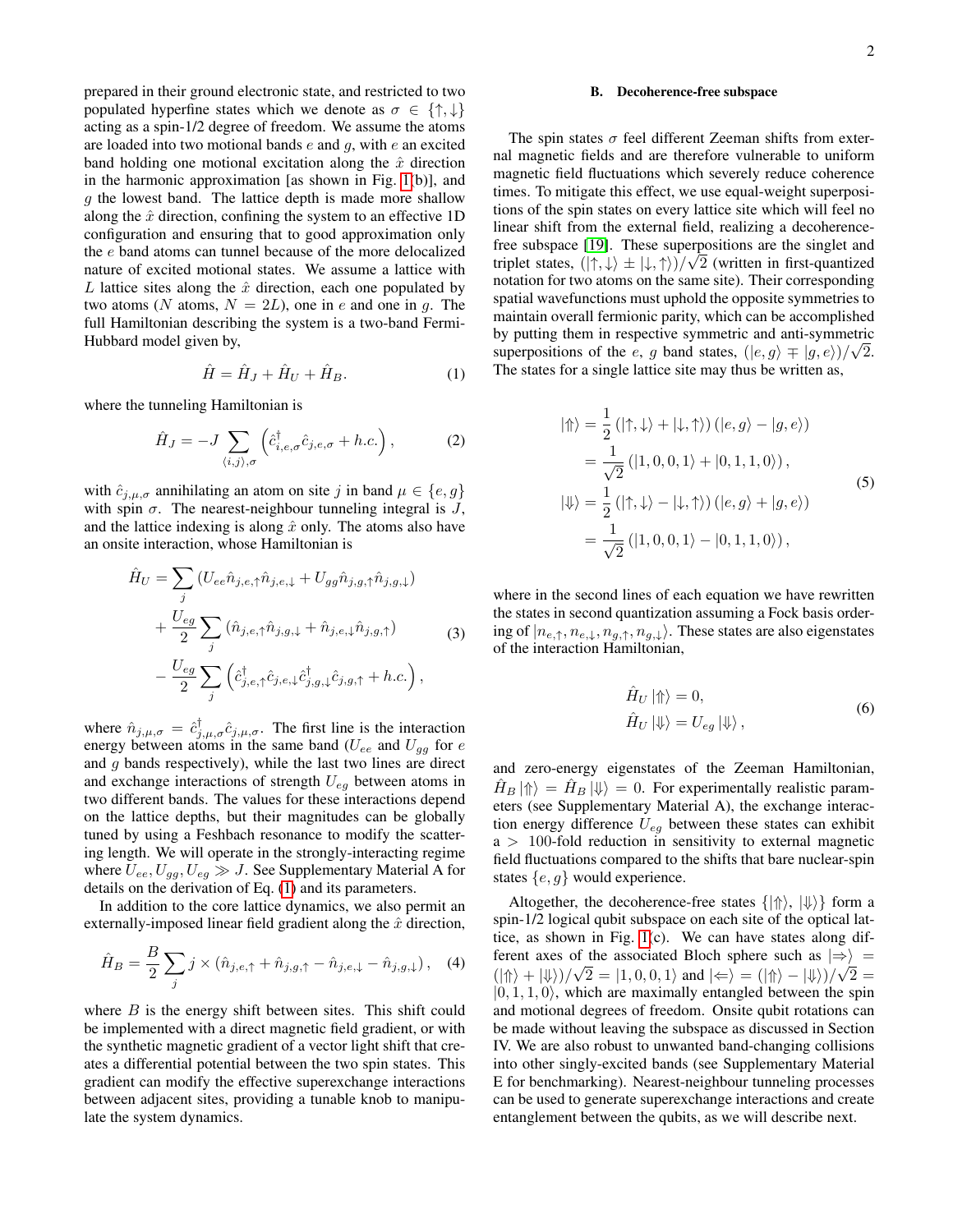

<span id="page-2-0"></span>FIG. 1. (a) Schematic of the optical lattice setup. Atoms can only tunnel along the  $\hat{x}$  direction (effective 1D system). Each site holds two atoms (one per band), which exhibit intra-band repulsion and inter-band exchange interactions. (b) Band schematic for a single lattice site. The atoms are loaded into the ground motional band g, and the first-excited band e with one motional excitation along the  $\hat{x}$  direction. Other singly-excited bands along  $\hat{y}$ ,  $\hat{z}$  are not populated, and are nondegenerate with e due to higher lattice depths along  $\hat{y}$ ,  $\hat{z}$ . Gray numbers in brackets are the harmonic excitation numbers, and  $\omega_{\nu}$  for  $\nu \in \{x, y, z\}$  are the onsite trapping frequencies. (c) Effective Bloch sphere for the decoherence-free subspace. Logical  $0(1)$  states  $|\psi\rangle$ ( $|\Uparrow\rangle$ ) are (anti-)symmetric superpositions of two different Wannier functions, with the opposite symmetry for the spin wavefunctions due to the overall fermionic nature of the atoms. Both these states are eigenstates of the interaction  $\hat{H}_U$  and gradient  $H<sub>B</sub>$ , and are immune to uniform external magnetic fields.



<span id="page-2-2"></span>FIG. 2. (a) Schematic for superexchange in the multi-band system. States in the decoherence-free subspace are coupled through a second-order virtual tunneling process by atoms in the e band. The intermediate state will have two atoms in the same band on the same site, exhibiting  $U_{ee}$  repulsion. Provided the energy gaps between the occupied and intermediate states are large compared to J, this leads to a spin-like interaction in the decoherence-free subspace. (b) Benchmark comparison between the full Fermi-Hubbard model of Eq. [1](#page-1-0) and the superexchange model of Eq. [\(8\)](#page-2-1). Parameters are  $U_{ee}/J = 179$ ,  $U_{eq}/J = 239$  and  $B/J = 369$ . The time  $t_c$  is the point where  $\langle \hat{\sigma}^x \rangle$  vanishes, corresponding to the time needed to make a cluster state (see Section III). Note that the oscillation frequency seen is not representative, and is an artifact of finite point sampling; the genuine oscillation frequency is set by  $U_{eg}$ .

#### C. Superexchange Hamiltonian

The single-site states in our decoherence-free subspace have energies of 0 or  $U_{eg}$  from the exchange interaction. How-

ever, if an e-band atom tries to tunnel into an adjacent site, the resulting state will feel an intra-band  $U_{ee}$  interaction, as depicted in Fig. [2\(](#page-2-2)a) ( $U_{gg}$  plays no role as g atoms do not tunnel). So long as the energy difference between the configurations before and after tunneling is much larger than the tunneling amplitude J, no resonant tunneling will occur. However, the system will exhibit a second-order interaction through virtual processes starting and ending in the decoherence-free subspace, with an offresonant excited state in-between. This leads to an effective superexchange Hamiltonian  $\hat{H}_{ex}$  between neighbouring lattice sites [\[29\]](#page-8-27) [\[30\]](#page-8-28) with matrix elements between states  $|i\rangle$ ,  $|i\rangle$  in the decoherence-free subspace given by

<span id="page-2-3"></span>
$$
\langle i | \hat{H}_{\text{ex}} | j \rangle = \sum_{k} \Delta_{ijk} \langle i | \hat{H}_J | k \rangle \langle k | \hat{H}_J | j \rangle,
$$
  

$$
\Delta_{ijk} = \frac{1}{2} \left( \frac{1}{E_i - E_k} + \frac{1}{E_j - E_k} \right),
$$
 (7)

where  $E_i$  is the unperturbed state energy  $(\hat{H}_U + \hat{H}_B)|i\rangle =$  $E_i|i\rangle$ , and k runs over all excited states outside the decoherence-free subspace (see Supplementary Material C for details). Note that we must also keep the unperturbed  $H_U + H_B$  in the dynamics.

After some algebra, we find that the superexchange interaction takes the form of

<span id="page-2-1"></span>
$$
\hat{H}_{\text{ex}} = J_{\parallel} \sum_{\langle i,j \rangle} \hat{\sigma}_i^x \hat{\sigma}_j^x + J_{\perp} \sum_{\langle i,j \rangle} \left( \hat{\sigma}_i^y \hat{\sigma}_j^y + \hat{\sigma}_i^z \hat{\sigma}_j^z \right) + J_{xz} \sum_{\langle i,j \rangle} \left( \hat{\sigma}_i^x \hat{\sigma}_j^z - \hat{\sigma}_i^z \hat{\sigma}_j^x \right) + J_z \sum_j \hat{\sigma}_j^z \n\approx \sum_{\langle i,j \rangle} \left[ \frac{J_{\parallel} + J_{\perp}}{2} \left( \hat{\sigma}_i^x \hat{\sigma}_j^x + \hat{\sigma}_i^y \hat{\sigma}_j^y \right) + J_{\perp} \hat{\sigma}_i^z \hat{\sigma}_j^z \right] + J_z \sum_j \hat{\sigma}_j^z.
$$
\n(8)

Here,  $\hat{\sigma}^{\nu}_{j}$ 

logic qubits at site  $j$ . The coefficients depend on three partic-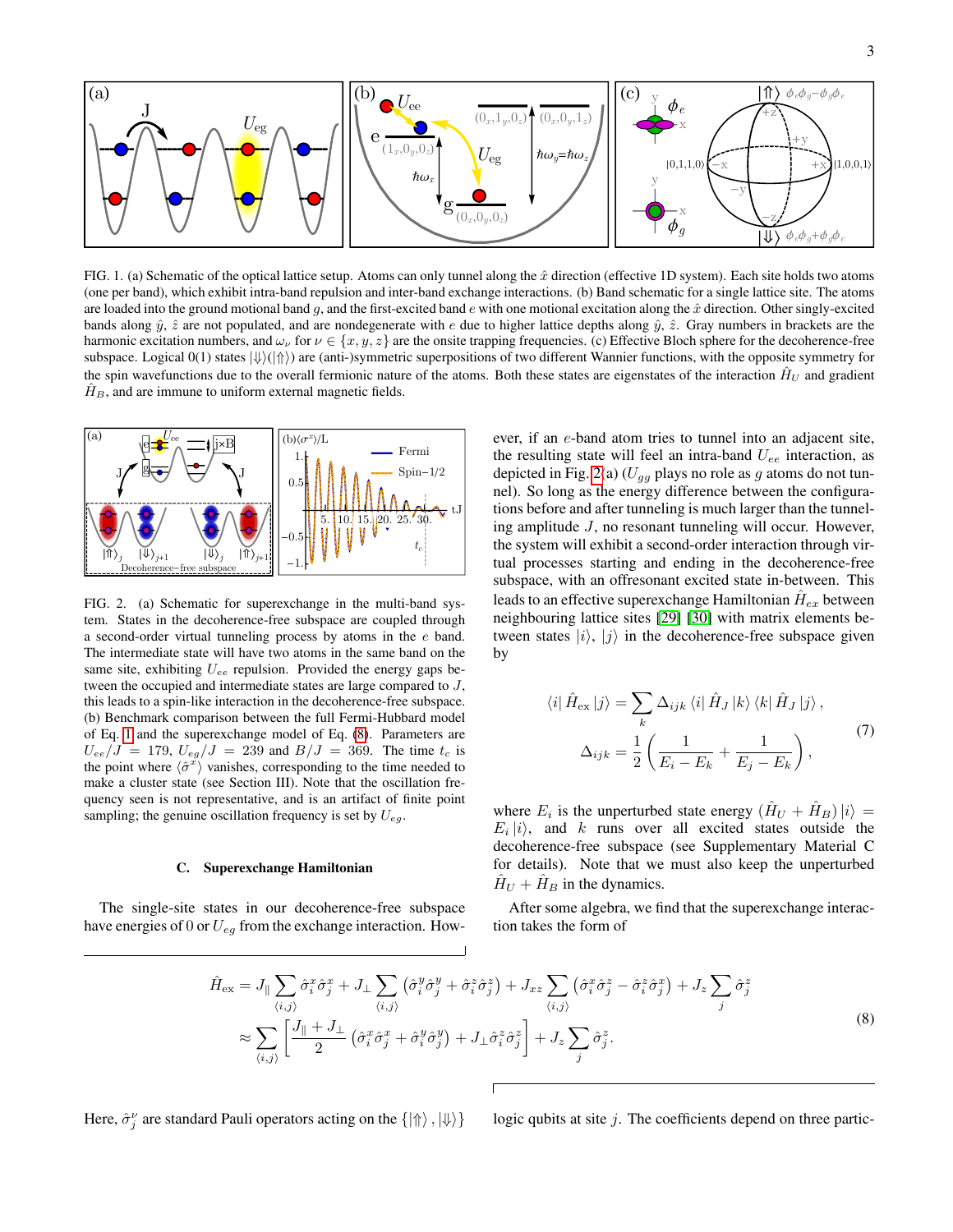ular combinations of the repulsive and exchange interactions that show up in the energy denominators of Eq. [7,](#page-2-3)

<span id="page-3-2"></span>
$$
U_1 = 2U_{ee} + U_{eg},
$$
  
\n
$$
U_2 = 2U_{ee} - U_{eg},
$$
  
\n
$$
U_3 = 2U_{ee} - 3U_{eg},
$$
  
\n(9)

The corresponding coupling constants are

$$
J_{\parallel} = -\frac{J^2}{2} \left( \frac{U_1}{B^2 - U_1^2} + \frac{2U_2}{B^2 - U_2^2} + \frac{U_3}{B^2 - U_3^2} \right),
$$
  
\n
$$
J_{\perp} = \frac{J^2 U_2 \left( 3B^2 + U_1 U_3 \right) (U_1 - U_2)^2}{\left( B^2 - U_1^2 \right) \left( B^2 - U_2^2 \right) \left( B^2 - U_3^2 \right)},
$$
  
\n
$$
J_{xz} = -\frac{2BJ^2 U_2 (U_1 - U_2)}{\left( B^2 - U_1^2 \right) \left( B^2 - U_3^2 \right)},
$$
  
\n
$$
J_z = J^2 \left( \frac{U_1}{B^2 - U_1^2} - \frac{U_3}{B^2 - U_3^2} \right) - \frac{U_1 - U_2}{4}.
$$
  
\n(10)

Note that in going to the second line of Eq. [\(8\)](#page-2-1), we have used the fact that the external field  $\sim J_z \hat{\sigma}^z$  imposed by the bare exchange interactions [i.e. the  $(U_1 - U_2)/4$  in  $J_z$  coming from  $\hat{H}_{U}$  is much larger than any superexchange processes. As a result, some of the terms in the first line of Eq. [\(8\)](#page-2-1) can be neglected. To good approximation, the system is projected into a given  $\hat{\sigma}^z$ -eigenvalue manifold, causing the  $J_{xz}$  term to be negligible in a rotating-wave approximation. Furthermore, any  $\hat{\sigma}^x \hat{\sigma}^x$  or  $\hat{\sigma}^y \hat{\sigma}^y$  terms will be projected into a  $(\hat{\sigma}^+ \hat{\sigma}^-$  + h.c.) form. This allows us to recollect them and write the Hamiltonian as an effective XXZ-type model with an external field.

This model is valid so long as all of the denominators are large compared to the tunneling, i.e.  $|B - U_{\gamma}| \gg J$  for  $\gamma \in \{1, 2, 3\}$ , to avoid higher-order effects. Fig. [2\(](#page-2-2)b) shows a comparison between the full Fermi-Hubbard dynamics and the superexchange model for parameters of interest, looking at collective observable  $\langle \hat{\sigma}^x \rangle = \sum_j \langle \hat{\sigma}^x_j \rangle$  (section IV discusses its measurement).

#### III. ENTANGLEMENT GENERATION

## A. Interaction form

While the form of the interaction coefficients in our superexchange model is nontrivial, the key features are the nonidentical denominators. By tuning the parameters such that some of the denominators become much smaller than the others, we can choose which interactions get turned on and off. This permits the isolation of terms of interest, which can then be employed for useful entanglement generation.

Fig. [3](#page-3-0) plots  $J_{\parallel}$  and  $J_{\perp}$  for relevant lattice depths as a function of field gradient  $B$ . We observe three resonances, where  $B = U_{\gamma}$  for some  $\gamma$  and the corresponding denominator vanishes. While our second-order perturbative Hamiltonian will not be correct at those resonance points due to higherorder effects, if we stay close to them while still obeying



<span id="page-3-0"></span>FIG. 3. Field gradient dependence of the superexchange interaction parameters  $J_{\parallel}$  and  $J_{\perp}$ . The interaction strengths are  $U_{ee}/J = 179$ and  $U_{eg} = 239$ , leading to resonant denominator values of  $U_1/J =$ 597,  $U_2/J = 119$ ,  $U_3/J = -359$ . All of the resonance points where  $B = |U_{\gamma}|$  for  $\gamma \in \{1, 2, 3\}$  are marked with dashed lines.

 $|B - U_{\gamma}|| \gg J$ , the superexchange Hamiltonian will remain valid and the near-resonant terms will dominate the dynamics.

Operating close to the resonance conditions  $B \approx |U_3|$  or  $B \approx |U_1|$  is of particular utility since in this case,  $J_{\parallel} \approx -J_{\perp}$ and to leading order the  $\hat{\sigma}^x \hat{\sigma}^x$  and  $\hat{\sigma}^y \hat{\sigma}^y$  terms are cancelled out. We are left with just an Ising model,

<span id="page-3-1"></span>
$$
\lim_{B \to |U_3|, |U_1|} \hat{H}_{\text{ex}} = J_{zz} \sum_{\langle i,j \rangle} \hat{\sigma}_i^z \hat{\sigma}_j^z + J_z \sum_j \hat{\sigma}^z, \qquad (11)
$$

where  $J_{zz} \approx J_{\perp} \approx -J_{\parallel}$ . Since we cannot be exactly at resonance, there will be some discrepancy between the two coefficients; a sufficient approximation is to take the average,  $J_{zz} \approx (J_{\perp} - J_{\parallel})/2$ . The nearest-neighbour Ising model has a wide variety of applications for entanglement generation between qubits, and can be used to make cluster states as demonstrated in the next section. Furthermore, the Ising interaction strength near the resonance scales as  $\sim J^2/|B - |U_{\gamma}||$ , which is much faster than conventional superexchange  $\sim J^2/U_\gamma$  (the former's denominator is on the order of  $\sim 10J$ , while the latter is  $\sim 100 J$ ).

The system's tunability also permits realization of other spin models. If we instead bring the field gradient close to the  $U_2$  resonance, the interaction coefficients are equal in magnitude and sign, which creates a Heisenberg model with a transverse field:

$$
\lim_{B \to |U_2|} \hat{H}_{\text{ex}} = J_\perp \sum_{\langle i,j \rangle} \vec{\sigma}_i \vec{\sigma}_j + J_z \sum_j \hat{\sigma}^z. \tag{12}
$$

Finally, as seen from Eq. [\(8\)](#page-2-1), we can realize the XXZ model with a wide range of coefficients, which has seen recent experimental interest [\[31\]](#page-8-29).

The homogeneity (how close  $|J_{\parallel}|$  can be made to  $|J_{\perp}|$ ) and positions of the resonance points depend on the interaction strength. Having higher  $U_{ee}/J$ ,  $U_{eg}/J$  leads to better homogeneity, but at the cost of moving the resonance points outwards and thus requiring a larger field gradient  $B/J$ . This requirement can be mitigated by reducing the tunneling rate J, implying a compromise between gradient strength and experimental timescale. Increasing  $U_{ee}$ ,  $U_{eg}$  without affecting J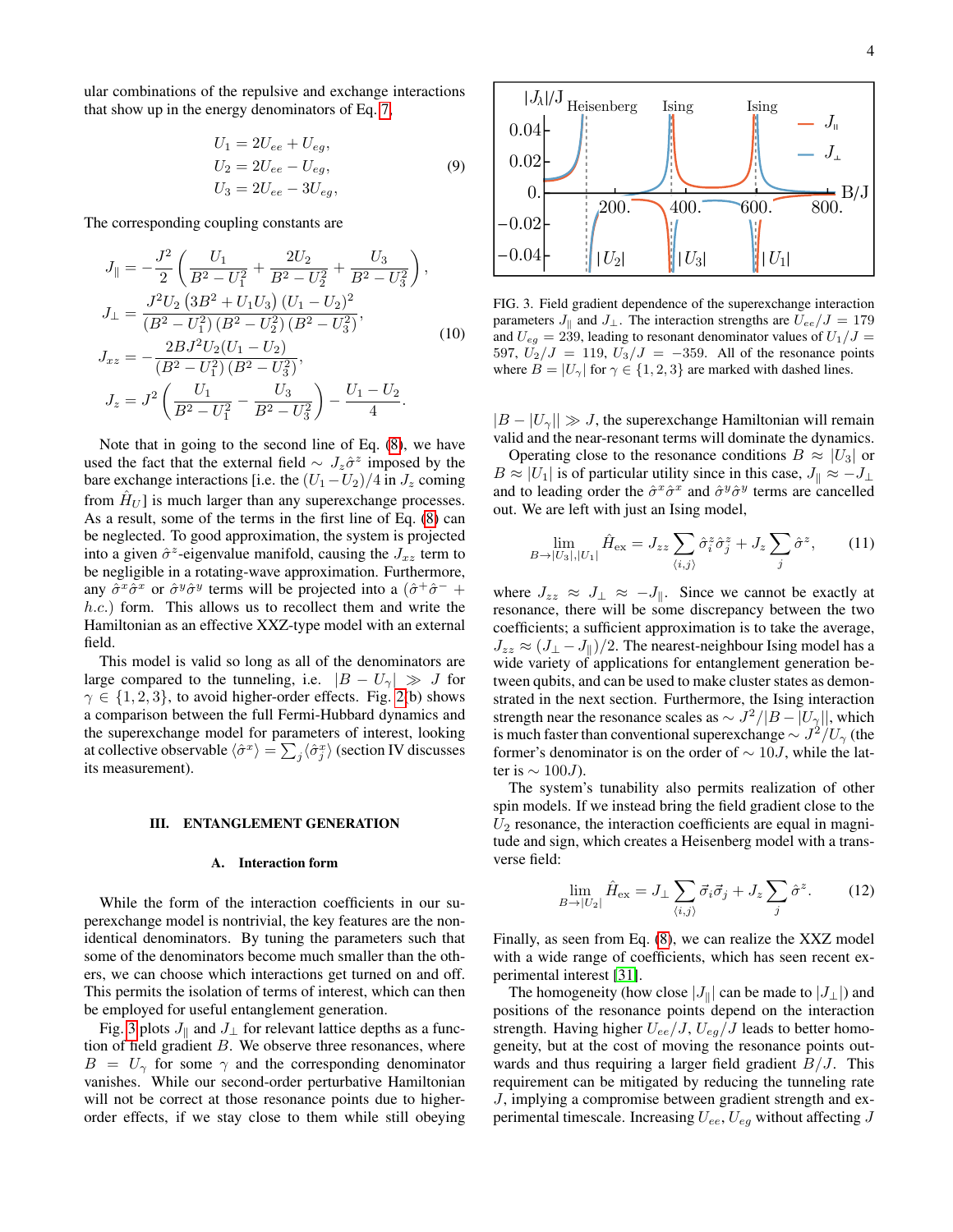is done by either increasing transverse lattice depth along the  $\hat{y}$ ,  $\hat{z}$  directions or increasing the scattering length  $a_s$  via Feshbach resonance. See Supplementary Material A for a more detailed discussion of experimental parameters used throughout this text.

#### B. Cluster state generation

The Ising model in Eq. [\(11\)](#page-3-1) can be employed to generate useful entanglement for quantum computation. We can generate a cluster state, which is a multipartite entangled state used for measurement-based quantum computing [\[25\]](#page-8-23). A cluster state is a resource that can reproduce the results of circuitbased computations without needing explicit entangling gates between individual qubits. All entanglement generation is front-loaded into the cluster state itself. Once this state is prepared, a computation is done by successive feed-forward measurements. Given the long coherence times and innate 3D nature of the lattice, we can not only generate a single cluster state, but an entire array of them to be used or sorted as needed. While a 1D cluster state alone is not sufficient for universal computation, our protocol can be extended to 2D in a straightforward manner as discussed in Section V. We focus on 1D as a proof-of-principle demonstration of the system's capabilities.

A cluster state is defined as,

$$
|\psi_c\rangle = \prod_{\langle i,j\rangle} \exp\left[-i\frac{\pi}{4} \left(\hat{\sigma}_i^z \hat{\sigma}_j^z - \hat{\sigma}_i^z - \hat{\sigma}_j^z\right)\right] |\psi(0)\rangle \,, \quad (13)
$$

where the exponential operator is a controlled phase gate, applied across all possible nearest-neighbour links. The initialstate corresponds to a spin-polarized state along  $+\hat{x}$ ,

$$
|\psi(0)\rangle = \prod_{j} |\Rightarrow\rangle_{j}.
$$
 (14)

As seen from Eq. [\(11\)](#page-3-1), our system already contains the necessary Ising interaction. The protocol we use is similar to the one discussed in Ref. [\[12\]](#page-8-11), but without the need for continuous laser driving and easier to tune with the field gradient. We simply prepare the initial state  $|\psi(0)\rangle$  (as described in section IV), quench the field gradient or interaction strength (via Feshbach resonance) to satisfy  $B \approx |U_3|$ , and wait for a time

$$
t_c = \pi/(4J_{zz}), \quad J_{zz} \approx (J_{\perp} - J_{\parallel})/2.
$$
 (15)

This will implement the cross-site terms in the controlled phase gate. The only remaining task is to implement the single-particle terms. Since our  $J_z$  is so much larger than the interaction and commutes with it (to good approximation), we could in principle determine how many full periods of singleparticle evolution have occurred during  $t_c$ , and then compensate by letting the system evolve further such that the total time spent is  $\pi/(2J_z) \mod \pi/J_z$ . However, a more prudent approach is to use a spin-echo  $\pi$  pulse  $\hat{\Pi} = e^{-i\pi \hat{\sigma}^x/2}$  halfway through the evolution. This will cause any phase accrued from the single-particle terms to be undone by itself during the second half of the evolution. In addition, such a pulse can help with unwanted sources of noise that are not captured by our model. After this evolve-echo-evolve sequence is done, we let the system evolve further for a time  $\pi/(2J_z)$  for the necessary single-particle rotation, and then stop the dynamics by turning off the tunneling and interactions (via Feshbach resonance). The overall protocol is thus,

<span id="page-4-0"></span>
$$
|\psi_c\rangle = e^{-i\hat{H}_{ex}\pi/(2J_z)}e^{-i\hat{H}_{ex}t_c/2}\hat{\Pi}e^{-i\hat{H}_{ex}t_c/2}|\psi(0)\rangle.
$$
 (16)

Fig. [4\(](#page-5-0)a) shows state fidelity between time-evolution using the echo protocol with our superexchange model of Eq. [\(8\)](#page-2-1) and an ideal Ising model evolution which can generate a perfect cluster state. Inhomogeneity between  $J_{\parallel}$  and  $J_{\perp}$  and the breakdown of the rotating-wave approximation (since  $J_z$  is not infinite) are the main sources of error, but in general they can be made small.

One of the core advantages to measurement-based quantum computation is that the quality of a cluster state can be estimated using spatially local properties rather than global fidelity. To this end, we look at multi-body correlators called stabilizer operators, defined as

$$
\hat{K}_j = \hat{\sigma}_j^x \prod_{\langle i,j \rangle} \hat{\sigma}_i^z,\tag{17}
$$

i.e. products of an  $\hat{\sigma}^x$  measurement on one site and  $\hat{\sigma}^z$  on all its neighbouring sites (thus a 3-body operator in 1D, 5 in 2D and 7 in 3D). An ideal cluster state is an eigenstate of all such stabilizer operators with eigenvalue 1,

$$
\hat{K}_j |\psi_c\rangle = + |\psi_c\rangle, \quad \langle \psi_c | \hat{K}_j |\psi_c\rangle = +1. \quad (18)
$$

Note that the sign of the eigenvalue does not matter as long as it is the same for all sites, since we can flip it by applying a collective  $\hat{\sigma}^z$  rotation. The closeness of each stabilizer correlator  $\langle \hat{K}_j \rangle$  to 1 serves as a local measure of cluster state quality. If we average it over a region of the lattice,  $\langle \hat{K}_j \rangle_{\text{avg}} = \sum_j \langle \hat{K}_j \rangle$ , we get an estimate of the fidelity for computations done using that region.

Fig. [4\(](#page-5-0)b) shows the average value of these cluster correlators for a small system as our protocol goes on. Note that in our simulations the lattice has boundaries, which means that the corner sites have their respective stabilizer operators defined differently (see caption). The main deviations come from inhomogeneity between  $J_{\parallel}$  and  $J_{\perp}$ , as well as leakage of population into the excited states due to higher-order processes. These can be remedied by driving further from resonance (at the cost of longer  $t_c$ ), and using larger interactions to keep the coefficients homogeneous (at the cost of needing a stronger gradient). However, we still find high stabilizer values  $\langle \hat{K}_j \rangle_{\text{avg}} > 0.95$  indicating a good cluster state.

## C. OTOC measurement

Another powerful feature of the tunable superexchange coefficients (c.f. Fig. [3\)](#page-3-0) is their ability to change sign. We can quench the gradient from just below one of the resonances,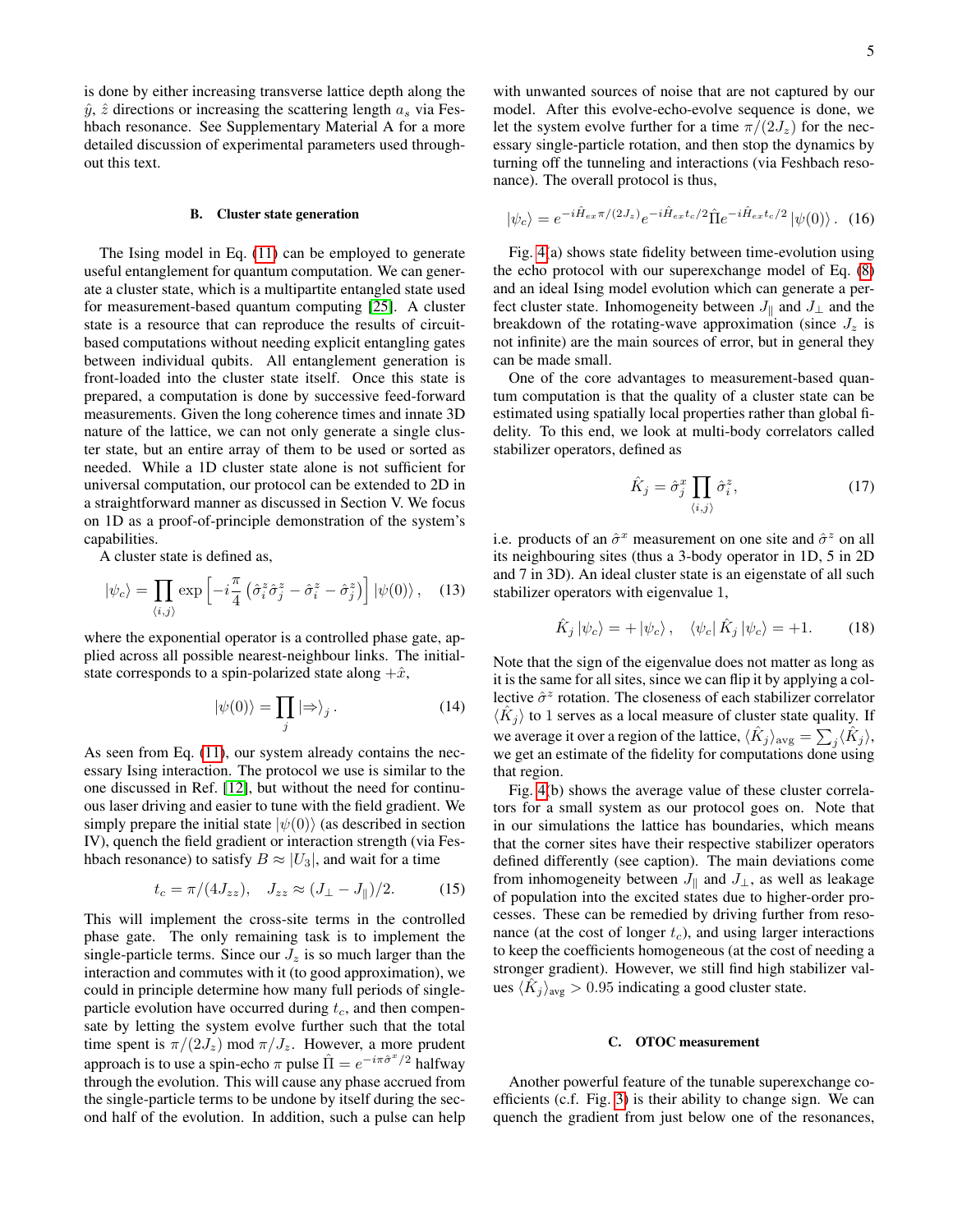

<span id="page-5-0"></span>FIG. 4. (a) Fidelity between the state generated by the spin-echo protocol of Eq. [\(16\)](#page-4-0), and the state generated by an ideal Ising model with  $J_{zz} = (J_{\perp} - J_{\parallel})/2$ . Parameters are  $U_1/J = 597, U_2/J = 119$ ,  $U_3/J = -359$  and  $B/J = 369$ . System size is  $L = 8$ . (b) Stabilizer values  $\langle \hat{K} \rangle_i$  for the spin-echo protocol using the superexchange model  $\hat{H}_{ex}$  (orange line) and full Fermi-Hubbard model  $\hat{H}$  (blue dots), for system size  $L = 4$ . The stabilizer operators in the corners are defined differently: The missing  $\hat{\sigma}_j^z$  is absent from the correlator, and an overall rotation of  $e^{-i\pi \hat{\sigma}^z/4}$  is applied to the state before calculating them, since they are missing such a rotation from the vacant link on the open end.

say  $B \leq |U_3|$ , to just above,  $B \geq |U_3|$ . This flips the interac-

tion coefficient, allowing for the implementation of a unitary time-reversal. Such capabilities are applicable to the study of out-of-time ordered correlation functions (OTOCs), which have garnered much recent interest due to their applications in quantum chaos, butterfly effects and temporal correlation spreading [\[28\]](#page-8-26).

An OTOC is a two-time, four-operator correlator defined as  $\langle \hat{W}^{\dagger}(t)\hat{V}\hat{W}(t)\hat{V} \rangle$ , where  $\hat{W}$ ,  $\hat{V}$  are time-independent commuting operators and  $\hat{W}(t) = e^{i\hat{H}t} \hat{W} e^{-i\hat{H}t}$ . The connection to chaos can be understood by considering  $\hat{W}$ ,  $\hat{V}$  to be local operators with some spatial separation. When the system is initialized, they commute and the corresponding OTOC is zero. As correlations spread, the spatial extent of  $\hat{W}$  and thus the OTOC increase. The slope of increase gives information about the propagation of correlations in the system.

In our case, we can measure an OTOC in a straightforward manner. We time-evolve under the effective superexchange Hamiltonian to a time  $t$ , apply a spin rotation by some angle  $\theta$ , quench the field gradient to flip the interaction sign, evolve for another  $t$ , and finally measure some observable (total evolution time  $2t$ ), similar to the sequence used in Ref. [\[32\]](#page-8-30). If we start in  $|\psi(0)\rangle$ , a sample such protocol may be written as,

<span id="page-5-1"></span>
$$
\langle \hat{C}_j(\theta, t) \rangle = \langle \psi(0) | \left( e^{+i\hat{H}_{\text{ex}}t} e^{-i\frac{\theta}{2}\hat{\sigma}^x} e^{-i\hat{H}_{\text{ex}}t} \right) \hat{\sigma}_j^x \left( e^{+i\hat{H}_{\text{ex}}t} e^{-i\frac{\theta}{2}\hat{\sigma}^x} e^{-i\hat{H}_{\text{ex}}t} \right) |\psi(0) \rangle \n= \langle \psi(0) | \hat{W}^\dagger(t) \hat{V} \hat{W}(t) \hat{V} |\psi(0) \rangle,
$$
\n(19)

where  $\hat{W} = e^{-i\frac{\theta}{2}\hat{\sigma}^x}$ , and  $\hat{V} = \hat{\sigma}_j^x$ . In going to the second line, we have used the fact that  $\hat{\sigma}_j^x \left[ \psi(0) \right] = |\psi(0) \rangle$ . Fig. [5\(](#page-6-0)a) depicts this protocol.

The sign change can be done about any  $U_{\gamma}$  resonance (c.f. Fig. [3\)](#page-3-0). Here we will use the Ising model with  $U_3$ . Note that each half of the time-evolution will also include a spin-echo midway to remove the  $\hat{\sigma}^z$  single-particle rotations, since their sign cannot be fully reversed. The total implementation is thus,

$$
e^{-i\hat{H}_{\text{ex}}t} = e^{-i\hat{H}_{\text{ex}}(B)t/2} \hat{\Pi}e^{-i\hat{H}_{\text{ex}}(B)t/2},
$$
  
\n
$$
e^{+i\hat{H}_{\text{ex}}t} = e^{-i\hat{H}_{\text{ex}}(B')t/2} \hat{\Pi}e^{-i\hat{H}_{\text{ex}}(B')t/2},
$$
\n(20)

with  $B, B'$  on opposite sides of the chosen resonance, set such that the magnitude of  $J_{zz}$  is equal for both. For the parameters of  $U_1/J = 597$ ,  $U_2/J = 119$ ,  $U_3/J = -359$ , we can quench the gradient about the  $U_3$  resonance from  $B/J = 350$ to  $B'/J = 370$ , yielding effective interaction strengths of  $J_{\perp}/J \approx \pm 0.025$ .

We can measure different OTOCs depending on evolution time t and rotation angle  $\theta$ . For  $\theta = 0$ , we have trivial unitary reversal, and the corresponding OTOC would be equal to unity. As the angle increases, the OTOC exhibits a decaying slope as correlations build up. Another useful piece of information that can be extracted is the spectral fourier transform of the OTOCs,

<span id="page-5-2"></span>
$$
\langle \hat{C}_j(m,t) \rangle = \sum_{\theta} e^{im\theta} \langle \hat{C}_j(\theta, t) \rangle, \tag{21}
$$

where  $\theta = \frac{2\pi n}{L}$  and  $n, m \in \{0, \dots, L-1\}$ . The different  $m$  components give information about the system's connectivity [\[32\]](#page-8-30). In a 1D lattice with two neighbours per site, we should see signals at  $m = \pm 2$ . A 2D lattice would have signals at  $\pm 4, \pm 2$ , and a 3D lattice at  $\pm 6, \pm 4, \pm 2$ . Fig. [5\(](#page-6-0)b) shows these fourier-transformed OTOC values for our superexchange model. Note that we do not see any special peak or trough at  $t = t_c$  because our system has open boundaries, and thus the OTOCs will feel edge effects since we average over every site. However, site-resolved OTOCs can be probed in this system with a quantum gas microscope.

#### IV. PREPARATION AND CONTROL TOOLS

#### A. State preparation

In this section, we detail an explicit experimental protocol for preparing atoms in the required decoherence-free subspace. The starting point is a band insulator (two atoms of opposite spin per site) in the lowest band  $q$ , which can be prepared by standard cooling techniques [\[33](#page-8-31)[–35\]](#page-9-0). We then use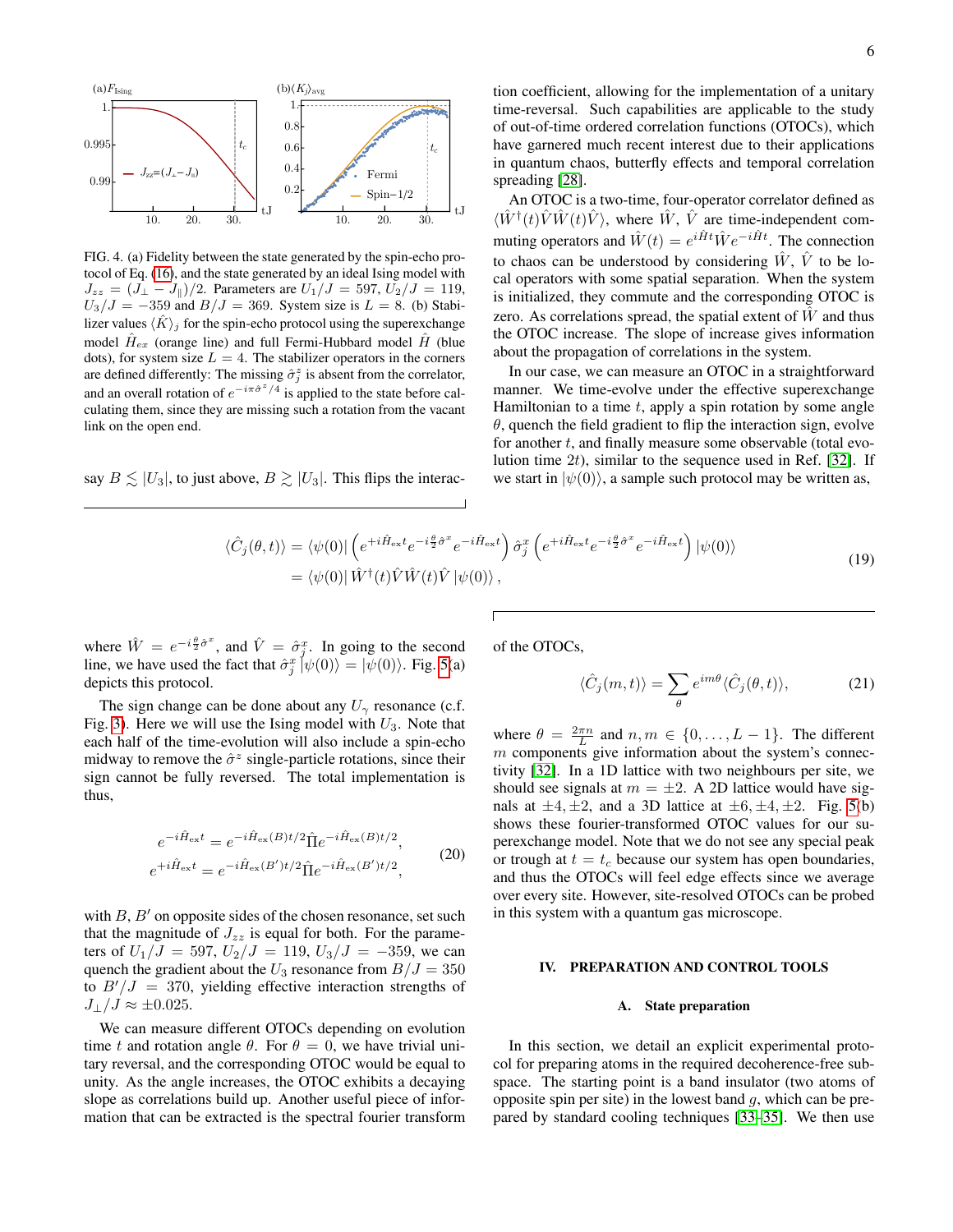

<span id="page-6-0"></span>FIG. 5. (a) Schematic of the OTOC-measuring protocol of Eq. [\(19\)](#page-5-1). The sign of the Hamiltonian is changed by quenching the field gradient  $B$  from below to above a resonance (here the  $U_3$  resonance), choosing the  $J_{\perp}$  values to have equal magnitude and opposite sign.  $\pi$ pulses are done in the middle of each evolution to remove unwanted single-particle rotations. (b) Fourier-transformed OTOC components [c.f. Eq. [\(21\)](#page-5-2)], averaged over all j and computed with the superexchange model. System size is  $L = 8$  (open boundaries). Parameters are  $U_1/J = 597$ ,  $U_2/J = 119$ ,  $U_3/J = -359$ , with the magnetic field quenched from  $B/J = 350$  to  $\tilde{B}/J = 370$  about the  $U_3$ resonance, corresponding to  $J_{\perp}/J = \pm 0.025$ .



<span id="page-6-1"></span>FIG. 6. (a) Raman scheme for transferring an  $\uparrow$  atom to the e band. Two linearly polarized lasers (i) and (ii) couple the states  $|{}^2S_{1/2}, g; 9/2, -7/2\rangle$  and  $|{}^2S_{1/2}, e; 9/2, -7/2\rangle$  through an excited state  $|^{2}P_{1/2}, g; 7/2, -7/2\rangle$  (transition wavelength  $\approx 770$ nm, unpopulated due to large detuning). Here the state label is  $|\Lambda, \mu; F, m_F \rangle$ , with electronic state  $\Lambda$ , band  $\mu$ , nuclear-spin F and projection  $m_F$  (see Supplementary Material for details). A  $\pi$  pulse effects the coherent transfer. (b) STIRAP scheme for the same transfer. Instead of always-on constant Rabi frequencies for both lasers, we first ramp up the (ii) laser coupling the initially-unoccupied states with a Gaussian profile, then ramp it down while ramping up the (i) laser. The state is adiabatically dragged into the desired configuration. Here  $\Omega_0$  is the maximum Rabi frequency the lasers reach, equal for both.

a Raman scheme to selectively drive one of the atoms (the spin- $\downarrow$  one) into the e band. The result is a state of the form  $|1, 0, 0, 1\rangle = |\Rightarrow$  on every site, which can immediately be used for cluster state generation. One can also rotate this state into others using the protocols of the next section.

The process is depicted in Fig. [6\(](#page-6-1)a). We use a linearlypolarized laser pair to couple an occupied state in the g band to an empty target state in the e band via an intermediate excited state in a higher electronic level. The laser detunings  $\Delta$  from the excited state are chosen to be equal and large compared to their Rabi frequencies, creating a Raman coupling between the occupied and target states. The other first-excited bands along  $\hat{y}$ ,  $\hat{z}$  do not participate because of their energy shift due to unequal lattice depth. Doing a  $\pi$  pulse implements a coherent transfer, populating the e band with one  $\downarrow$  atom. See Supplementary Material B for more details.

If a coherent  $\pi$  pulse with the above setup poses experimental challenges, one may instead use a STIRAP protocol [\[36,](#page-9-1) [37\]](#page-9-2). The laser configurations are the same, but instead we slowly ramp the laser intensities with offset Gaussian profiles as depicted in Fig. [6\(](#page-6-1)b). The coupling between the initially-unoccupied states [laser (ii)] is counter-intuitively ramped up first, and then the coupling between the initiallyoccupied and excited states [laser (i)] is ramped up while the previous coupling is reduced. The system follows an adiabatic evolution where the ground-state is transferred into a final configuration with the atom in the target state. Unlike the previous protocol, STIRAP can function even with  $\Delta = 0$ , and enjoys better robustness to laser noise or bandwidth limitations.

#### B. Rotations

Quantum computation requires readily accessible rotations upon the qubits in the decoherence-free subspace. A  $\hat{\sigma}^z$ -type rotation is straightforward because the exchange interaction creates such a term implicitly. We tune  $U_{eg}$  to be large enough for fast rotations and far from any resonances, then wait the desired time. Onsite rotations of this type can be implemented with a focused laser to change the lattice potential (and thus interactions) that a site feels.

A  $\hat{\sigma}^x$  rotation may also be realized by using additional external ingredients. One method is to use an on-site field gradient. A linear gradient is no longer sufficient, because it has no on-site effect on the decoherence-free subspace (see Supplementary Material D). While a linear gradient was used to tune the cross-site superexchange interactions, there it only shifted the energies of the states involved: adjacent qubits are tunnel-coupled. For direct coupling between the decoherencefree states, a quadratic field variation is required. For example, an effective magnetic curvature could be realized via state-dependent optical potentials for the bare spin states  $\sigma$  using the differential magnetic moments and vector Stark shifts. One could also apply a magnetic field curvature directly. The Hamiltonian for such a gradient on a site  $j$  is,

$$
\hat{H}_{\delta B} = \delta \Omega (x - x_0)^2 \left( \hat{n}_{j,\uparrow} - \hat{n}_{j,\downarrow} \right). \tag{22}
$$

where the gradient is along the tunneling direction  $\hat{x}$ , focused near one lattice site and centered about some position  $x_0$ . Evaluating the effect of this gradient for a single site (see Supplementary Material D), we arrive at the following Hamiltonian in the basis  $\{|\Uparrow\rangle, |\Downarrow\rangle\}$  (on site j):

<span id="page-6-2"></span>
$$
\hat{H}_{\text{site}} = \begin{pmatrix} 0 & \frac{\hbar \,\delta\Omega}{m\omega_x} \\ \frac{\hbar \,\delta\Omega}{m\omega_x} & U_{eg} \end{pmatrix} = -\frac{U_{eg}}{2}\hat{\sigma}_j^z + \frac{\hbar \,\delta\Omega}{m\omega_x}\hat{\sigma}_j^x. \tag{23}
$$

A  $\hat{\sigma}^x$  rotation may be done by either turning the interactions off via Feshbach resonance, or ensuring that  $\hbar \delta \Omega/(m\omega_x) \gg$  $U_{ea}$ . For most cases, the former will be the better choice as we do not want arbitrary on-site exchange interactions acting on the qubits unless we are generating a cluster state. One could also overcome the  $U_{eq}$  interactions with a high  $\delta\Omega$ ; while this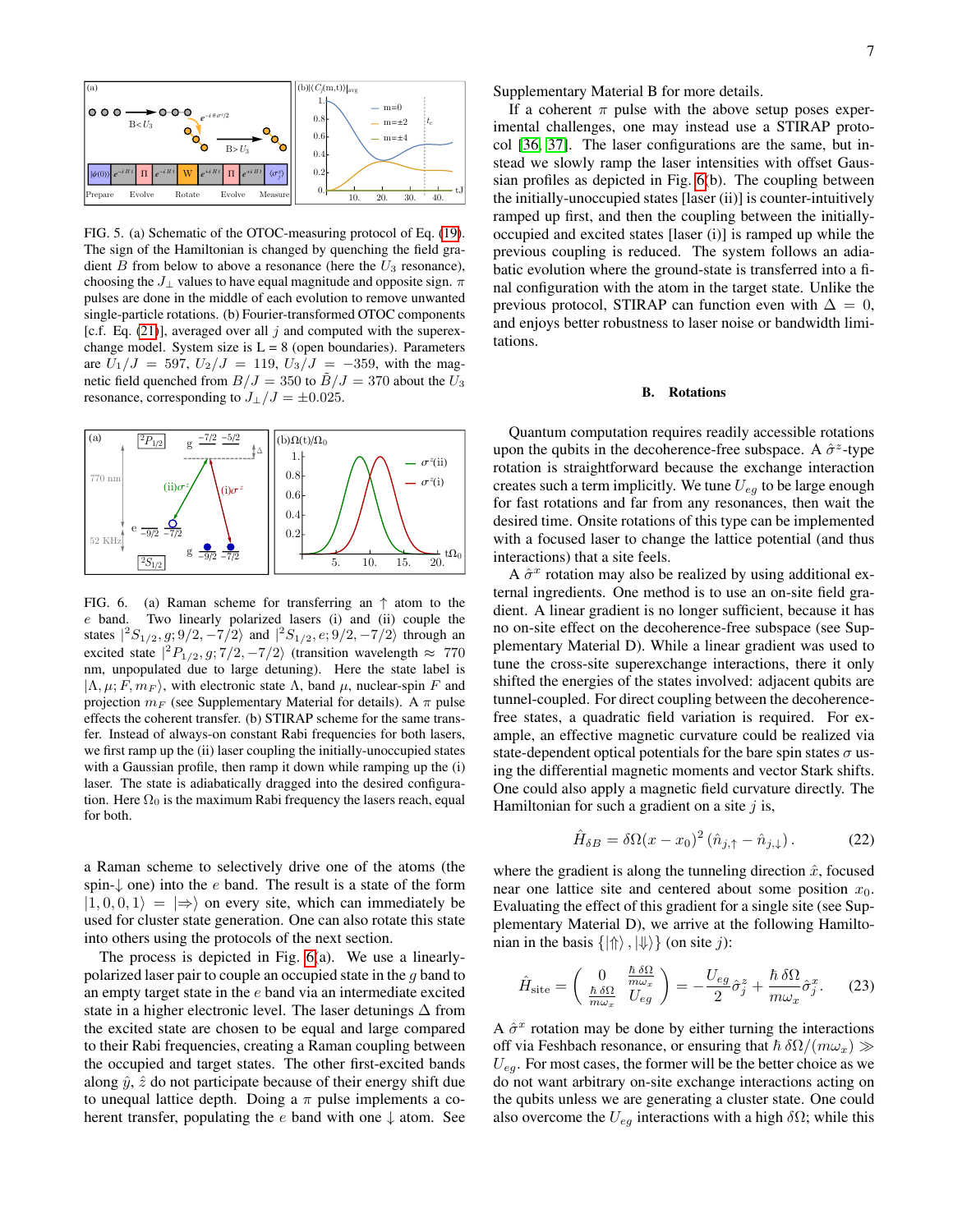would need a very strong field gradient, having such a requirement also shows a degree of robustness to unwanted magnetic curvature (see discussion in Supplementary Material D).

A second method of applying  $\hat{\sigma}^x$  rotations is to use differential Stark shifts. The desired rotation operator takes the form of  $|1, 0, 0, 1\rangle$   $\langle 1, 0, 0, 1| - |0, 1, 1, 0\rangle$   $\langle 0, 1, 1, 0|$  in the Fock basis, which can be implemented by energetically shifting one of the  $\{|\Rightarrow\rangle, |\Leftarrow\rangle\}$  states in the decoherence-free subspace (i.e. applying a  $\hat{\sigma}^z$  rotation in the  $\{ |1, 0, 0, 1 \rangle, |0, 1, 1, 0 \rangle \}$  basis). This may be done with a laser such as (i) in Fig. [6\(](#page-6-1)a). The detuning  $\Delta$  is set sufficiently large compared to the laser Rabi frequency  $\Omega$  that no population transfer occurs; the lowestorder effect is then to shift the state  $|1, 0, 0, 1\rangle$  by  $\Omega^2/\Delta$ , realizing the desired rotation up to an identity term in the Hamiltonian. While in general one would need to avoid perturbing the e state (separated from g by  $\sim$  52 kHz gap) via transition (ii) in Fig. [6\(](#page-6-1)a), this requirement may be achieved through symmetry. The laser (ii) matrix element normally vanishes due to the spatial symmetry of the wavefunctions about the lattice site center (see Supplementary Material B). For state preparation, we avoid this by aiming laser (ii) along the  $\hat{x}$  direction, which introduces an additional phase to break the symmetry and prevents the integral from vanishing. For rotations, if we aim laser (i) along  $\hat{y}$  or  $\hat{z}$  instead, transition (ii) will have a vanishing overlap integral, allowing us to generate the desired rotation. For collective rotations such as the  $\pi$  pulse in the cluster state protocol, we can even use the same beam as the one used in state preparation.

## C. Readout

The final required piece of the toolbox is to measure the qubits in the decoherence-free subspace. Measurements of the  $\hat{\sigma}^x$  component can be done by simply reversing the state preparation protocol, then measuring the occupation of the  $q$ band. If the qubit was in  $\ket{\Rightarrow}$  we would find two atoms, and if in  $|\Leftarrow\rangle$ , we would find one, offering a simple metric.

The  $\hat{\sigma}^z$  component is more complex, but can be avoided altogether because we have access to rotations about two axes. We first rotate by  $\pi/2$  about the  $\hat{x}$  axis on the Bloch sphere, then by  $\pi/2$  about the  $\hat{z}$  axis, and finally measure  $\hat{\sigma}^x$ . If we were in  $|\Uparrow\rangle$  we would end up in  $|\Rightarrow\rangle$  and find two atoms, whereas the  $|\Downarrow\rangle$  state would be rotated into  $|\Leftarrow\rangle$  and yield one.

## V. CONCLUSIONS

We have proposed protocols for using 3D optical lattices populated by atoms in higher bands to realize qubits for quantum computation. Our design embeds the logical states in a decoherence-free subspace, which greatly amplifies the system coherence time while still having scalability, single-site addressability and tunable interactions via Feshbach resonances and electromagnetic field control. State preparation and onsite rotations can be implemented with Raman transitions and external field gradients, allowing for straightforward manipulation of qubit states. Superexchange interactions between the qubits can also be tuned in form and amplitude with field gradients, allowing (among other things) the generation of an Ising model useful for cluster state generation and OTOC measurement.

This system has an abundance of natural extensions that can be implemented without significant modifications to the protocols. While our design allows the creation of a 1D cluster state, 2D states can be generated by reducing the tunneling along  $\hat{y}$  and inducing superexchange dynamics along that direction as well (still keeping the lattice depth sufficiently different from  $\hat{x}$  so that unwanted band-changing collisions do not occur). Since the dynamics are controlled by a field gradient, we can enable or disable interactions at will, allowing us to build the cluster state up one dimension at a time as the controlled phase gate operations commute. Such a state allows for universal computation using measurement-based protocols. Furthermore, if we seek to study OTOCs, we can use locally-applied fields to induce local perturbations and measure their propagation directly on a site-to-site basis rather than relying upon collective observables.

While our protocols have been described for alkali atoms, straightforward extensions can also be made to systems using alkaline earth atoms instead. The higher-band configuration can be mimicked through the use of different electronic states (with the  $q$ ,  $e$  bands replaced by e.g. ground and excited clock states, while the bare spin  $\sigma$  remains represented by hyperfine states). The resulting system would still exhibit both inter- and intra-state interactions for the two electronic states. Applying an electronic-state dependent lattice intensity can likewise restrict tunneling to just one of the two electronic states, reproducing our proposed setup. Alkaline earth atoms can provide additional stability and robustness due to their naturally-high coherence times and magnetic field insensitivity. Related prospects, including the use of decoherencefree subspaces, have been explored in Refs. [\[38,](#page-9-3) [39\]](#page-9-4).

Other possible applications for our proposed setup include the generation of other useful entangled states such as spinsqueezed states [\[40\]](#page-9-5), by generating appropriate XXZ-type Hamiltonians [\[41,](#page-9-6) [42\]](#page-9-7) or similar gap-protected spin interactions [\[43,](#page-9-8) [44\]](#page-9-9). The restrictions on motion due to the use of higher bands can lead to exotic spatially-correlated physics mimicking spin-orbit coupled systems [\[45\]](#page-9-10). As a more ambitious goal, we can also explore the fully-resonant regime where  $B = U_{\gamma}$  for some  $\gamma$  for which nontrivial constrained dynamics can arise on fast timescales [\[46\]](#page-9-11). Our protocols offer a powerful toolbox for quantum computation and simulation, which is accessible with current state-of-the-art optical lattice experiments, and offers powerful tunability and versatility.

*Acknowledgements:* This work is supported by the AFOSR grants FA9550-19-1-0275 and FA9550-19-1-7044, the NSF JILA-PFC PHY-1734006 grant, NIST, and NSERC.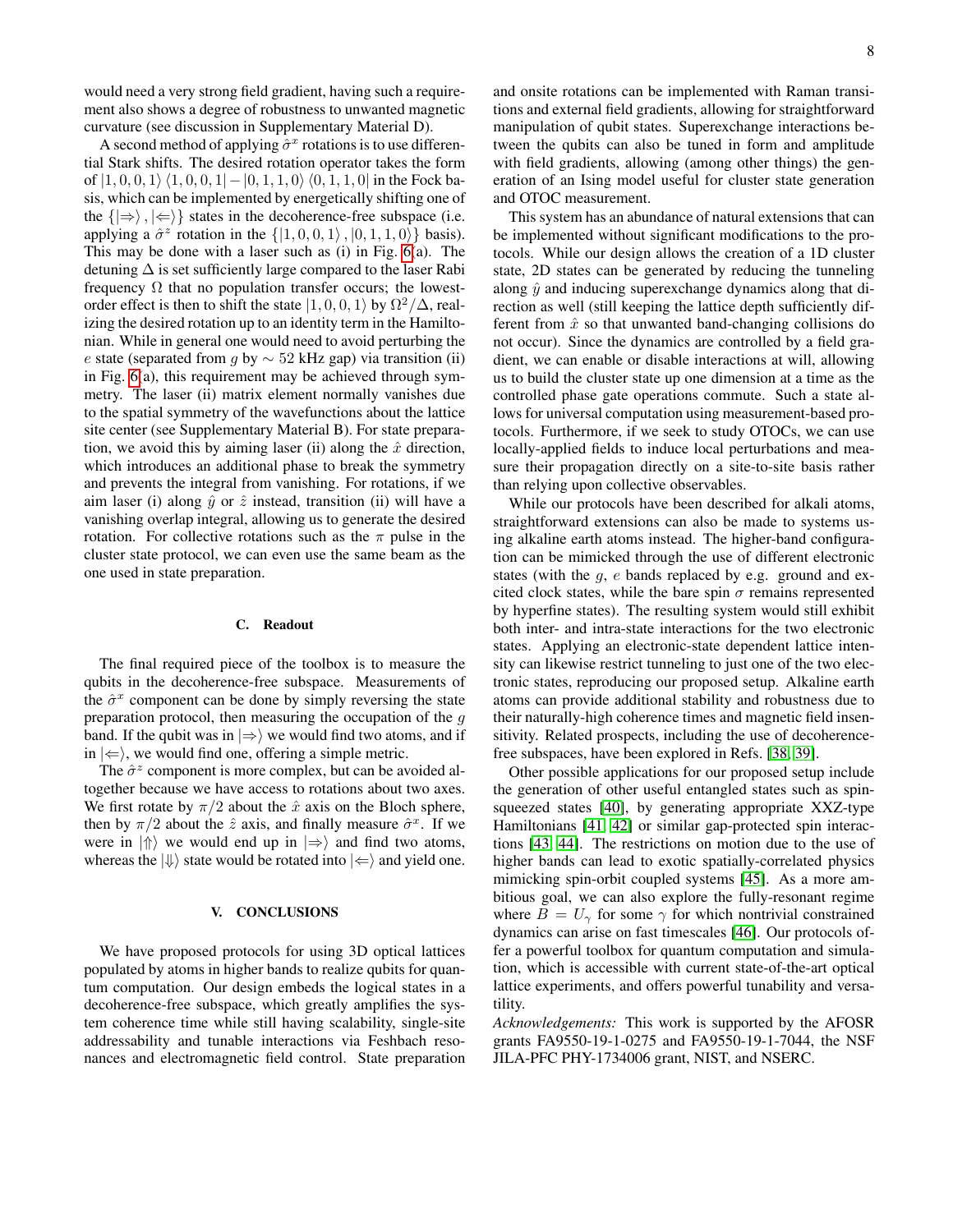- <span id="page-8-0"></span>[1] Christian Gross and Immanuel Bloch. Quantum simulations with ultracold atoms in optical lattices. *Science*, 357(6355):995–1001, 2017.
- <span id="page-8-1"></span>[2] Immanuel Bloch. Quantum coherence and entanglement with ultracold atoms in optical lattices. *Nature*, 453(7198):1016, 2008.
- <span id="page-8-2"></span>[3] Tomaso Calarco, Edward A Hinds, Dieter Jaksch, Jorg Schmiedmayer, J Ignacio Cirac, and Peter Zoller. Quantum gates with neutral atoms: Controlling collisional interactions in time-dependent traps. *Physical Review A*, 61(2):022304, 2000.
- <span id="page-8-3"></span>[4] Olaf Mandel, Markus Greiner, Artur Widera, Tim Rom, Theodor W Hänsch, and Immanuel Bloch. Controlled collisions for multi-particle entanglement of optically trapped atoms. *Nature*, 425(6961):937, 2003.
- <span id="page-8-4"></span>[5] Thomas Pellizzari, Simon A Gardiner, Juan Ignacio Cirac, and Peter Zoller. Decoherence, continuous observation, and quantum computing: A cavity qed model. *Physical Review Letters*, 75(21):3788, 1995.
- <span id="page-8-5"></span>[6] Mikhail D Lukin, Michael Fleischhauer, Robin Cote, Luming D Duan, Dieter Jaksch, J Ignacio Cirac, and Peter Zoller. Dipole blockade and quantum information processing in mesoscopic atomic ensembles. *Physical review letters*, 87(3):037901, 2001.
- <span id="page-8-6"></span>[7] Kai Eckert, J Mompart, XX Yi, John Schliemann, D Bruß, Gerhard Birkl, and Maciej Lewenstein. Quantum computing in optical microtraps based on the motional states of neutral atoms. *Physical Review A*, 66(4):042317, 2002.
- <span id="page-8-7"></span>[8] Eric Charron, MA Cirone, Antonio Negretti, Jörg Schmiedmayer, and Tommaso Calarco. Theoretical analysis of a realistic atom-chip quantum gate. *Physical Review A*, 74(1):012308, 2006.
- <span id="page-8-8"></span>[9] Andrew J Daley, Martin M Boyd, Jun Ye, and Peter Zoller. Quantum computing with alkaline-earth-metal atoms. *Physical review letters*, 101(17):170504, 2008.
- <span id="page-8-9"></span>[10] Marco Anderlini, Patricia J Lee, Benjamin L Brown, Jennifer Sebby-Strabley, William D Phillips, and James V Porto. Controlled exchange interaction between pairs of neutral atoms in an optical lattice. *Nature*, 448(7152):452, 2007.
- <span id="page-8-10"></span>[11] AM Kaufman, BJ Lester, M Foss-Feig, ML Wall, AM Rey, and CA Regal. Entangling two transportable neutral atoms via local spin exchange. *Nature*, 527(7577):208, 2015.
- <span id="page-8-11"></span>[12] Mikhail Mamaev, Rainer Blatt, Jun Ye, and Ana Maria Rey. Cluster state generation with spin-orbit coupled fermionic atoms in optical lattices. *Physical review letters*, 122(16):160402, 2019.
- <span id="page-8-12"></span>[13] Christof Weitenberg, Stefan Kuhr, Klaus Mølmer, and Jacob F Sherson. Quantum computation architecture using optical tweezers. *Physical Review A*, 84(3):032322, 2011.
- <span id="page-8-13"></span>[14] Guido Pagano, Francesco Scazza, and Michael Foss-Feig. Fast and scalable quantum information processing with two-electron atoms in optical tweezer arrays. *Advanced Quantum Technologies*, 2(3-4):1800067, 2019.
- <span id="page-8-14"></span>[15] Mark Saffman, Thad G Walker, and Klaus Mølmer. Quantum information with rydberg atoms. *Reviews of Modern Physics*, 82(3):2313, 2010.
- [16] KM Maller, MT Lichtman, T Xia, Y Sun, MJ Piotrowicz, AW Carr, L Isenhower, and M Saffman. Rydberg-blockade controlled-not gate and entanglement in a two-dimensional array of neutral-atom qubits. *Physical Review A*, 92(2):022336, 2015.
- <span id="page-8-15"></span>[17] Mark Saffman. Quantum computing with atomic qubits and rydberg interactions: progress and challenges. *Journal of Physics*

*B: Atomic, Molecular and Optical Physics*, 49(20):202001, 2016.

- <span id="page-8-16"></span>[18] Antonio Negretti, Philipp Treutlein, and Tommaso Calarco. Quantum computing implementations with neutral particles. *Quantum information processing*, 10(6):721, 2011.
- <span id="page-8-17"></span>[19] Daniel A Lidar, Isaac L Chuang, and K Birgitta Whaley. Decoherence-free subspaces for quantum computation. *Physical Review Letters*, 81(12):2594, 1998.
- <span id="page-8-18"></span>[20] David Kielpinski, V Meyer, MA Rowe, Cass A Sackett, Wayne M Itano, C Monroe, and David J Wineland. A decoherence-free quantum memory using trapped ions. *Science*, 291(5506):1013–1015, 2001.
- <span id="page-8-19"></span>[21] Herman Feshbach. A unified theory of nuclear reactions. ii. *Annals of Physics*, 19(2):287–313, 1962.
- <span id="page-8-20"></span>[22] Cheng Chin, Rudolf Grimm, Paul Julienne, and Eite Tiesinga. Feshbach resonances in ultracold gases. *Reviews of Modern Physics*, 82(2):1225, 2010.
- <span id="page-8-21"></span>[23] Graham JA Edge, Rhys Anderson, Dylan Jervis, David C McKay, Ryan Day, Stefan Trotzky, and Joseph H Thywissen. Imaging and addressing of individual fermionic atoms in an optical lattice. *Physical Review A*, 92(6):063406, 2015.
- <span id="page-8-22"></span>[24] Lawrence W Cheuk, Matthew A Nichols, Katherine R Lawrence, Melih Okan, Hao Zhang, and Martin W Zwierlein. Observation of 2d fermionic mott insulators of k 40 with singlesite resolution. *Physical review letters*, 116(23):235301, 2016.
- <span id="page-8-23"></span>[25] Hans J Briegel, David E Browne, Wolfgang Dür, Robert Raussendorf, and Maarten Van den Nest. Measurement-based quantum computation. *Nature Physics*, 5(1):19, 2009.
- <span id="page-8-24"></span>[26] Robert Raussendorf, Daniel E Browne, and Hans J Briegel. Measurement-based quantum computation on cluster states. *Physical review A*, 68(2):022312, 2003.
- <span id="page-8-25"></span>[27] Stephen H Shenker and Douglas Stanford. Black holes and the butterfly effect. *Journal of High Energy Physics*, 2014(3):67, 2014.
- <span id="page-8-26"></span>[28] Juan Maldacena, Stephen H Shenker, and Douglas Stanford. A bound on chaos. *Journal of High Energy Physics*, 2016(8):106, 2016.
- <span id="page-8-27"></span>[29] Stefan Trotzky, Patrick Cheinet, Simon Fölling, Michael Feld, Ute Schnorrberger, Ana Maria Rey, Anatoli Polkovnikov, Eugene A Demler, Mikhail D Lukin, and Immanuel Bloch. Time-resolved observation and control of superexchange interactions with ultracold atoms in optical lattices. *Science*, 319(5861):295–299, 2008.
- <span id="page-8-28"></span>[30] Sergey Bravyi, David P DiVincenzo, and Daniel Loss. Schrieffer–wolff transformation for quantum many-body systems. *Annals of physics*, 326(10):2793–2826, 2011.
- <span id="page-8-29"></span>[31] Ivana Dimitrova, Niklas Jepsen, Anton Buyskikh, Araceli Venegas-Gomez, Jesse Amato-Grill, Andrew Daley, and Wolfgang Ketterle. Enhanced superexchange in a tilted mott insulator. *arXiv preprint arXiv:1908.09870*, 2019.
- <span id="page-8-30"></span>[32] Martin Gärttner, Justin G Bohnet, Arghavan Safavi-Naini, Michael L Wall, John J Bollinger, and Ana Maria Rey. Measuring out-of-time-order correlations and multiple quantum spectra in a trapped-ion quantum magnet. *Nature Physics*, 13(8):781, 2017.
- <span id="page-8-31"></span>[33] Anton Mazurenko, Christie S Chiu, Geoffrey Ji, Maxwell F Parsons, Márton Kanász-Nagy, Richard Schmidt, Fabian Grusdt, Eugene Demler, Daniel Greif, and Markus Greiner. Experimental realization of a long-range antiferromagnet in the hubbard model with ultracold atoms. *arXiv preprint arXiv:1612.08436*, 2016.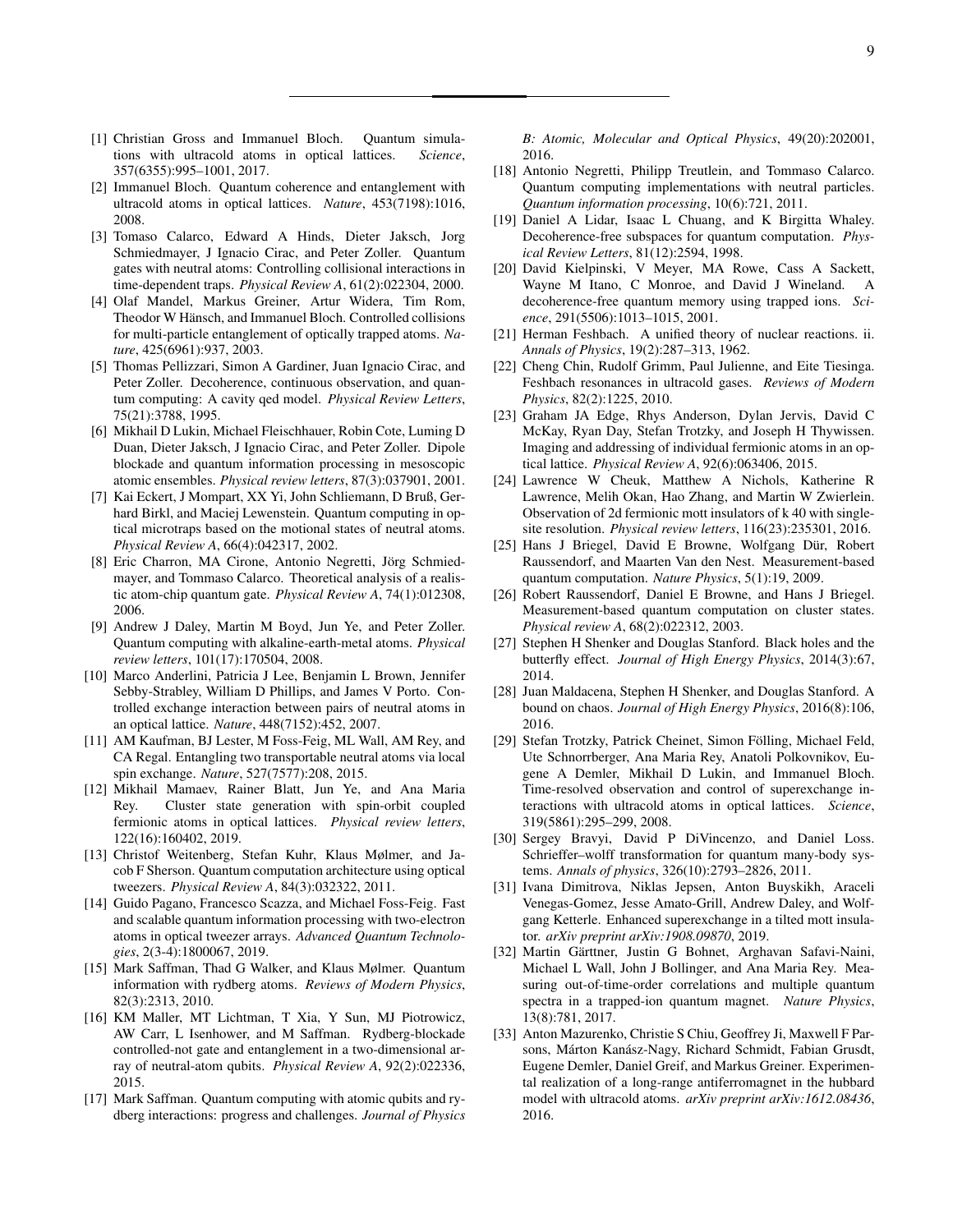- [34] Russell A Hart, Pedro M Duarte, Tsung-Lin Yang, Xinxing Liu, Thereza Paiva, Ehsan Khatami, Richard T Scalettar, Nandini Trivedi, David A Huse, and Randall G Hulet. Observation of antiferromagnetic correlations in the hubbard model with ultracold atoms. *Nature*, 519(7542):211, 2015.
- <span id="page-9-0"></span>[35] Martin Boll, Timon A Hilker, Guillaume Salomon, Ahmed Omran, Jacopo Nespolo, Lode Pollet, Immanuel Bloch, and Christian Gross. Spin-and density-resolved microscopy of antiferromagnetic correlations in fermi-hubbard chains. *Science*, 353(6305):1257–1260, 2016.
- <span id="page-9-1"></span>[36] J Oreg, FT Hioe, and JH Eberly. Adiabatic following in multilevel systems. *Physical Review A*, 29(2):690, 1984.
- <span id="page-9-2"></span>[37] K Bergmann, H Theuer, and BW Shore. Coherent population transfer among quantum states of atoms and molecules. *Reviews of Modern Physics*, 70(3):1003, 1998.
- <span id="page-9-3"></span>[38] Francesco Scazza, Christian Hofrichter, Moritz Höfer, PC De Groot, Immanuel Bloch, and Simon Fölling. Observation of two-orbital spin-exchange interactions with ultracold su (n)-symmetric fermions. *Nature Physics*, 10(10):779, 2014.
- <span id="page-9-4"></span>[39] Giacomo Cappellini, Marco Mancini, Guido Pagano, Pietro Lombardi, Lorenzo Livi, M Siciliani de Cumis, Pablo Cancio, Marco Pizzocaro, Davide Calonico, Filippo Levi, et al. Direct observation of coherent interorbital spin-exchange dynamics. *Physical review letters*, 113(12):120402, 2014.
- <span id="page-9-5"></span>[40] Jian Ma, Xiaoguang Wang, Chang-Pu Sun, and Franco Nori. Quantum spin squeezing. *Physics Reports*, 509(2-3):89–165, 2011.
- <span id="page-9-6"></span>[41] AM Rey, L Jiang, and MD Lukin. Quantum-limited measurements of atomic scattering properties. *Physical Review A*, 76(5):053617, 2007.
- <span id="page-9-7"></span>[42] Paola Cappellaro and Mikhail D Lukin. Quantum correlation in disordered spin systems: Applications to magnetic sensing. *Physical Review A*, 80(3):032311, 2009.
- <span id="page-9-8"></span>[43] AM Rey, L Jiang, M Fleischhauer, E Demler, and MD Lukin. Many-body protected entanglement generation in interacting spin systems. *Physical Review A*, 77(5):052305, 2008.
- <span id="page-9-9"></span>[44] Peiru He, Michael A Perlin, Sean R Muleady, Robert J Lewis-Swan, Ross B Hutson, Jun Ye, and Ana Maria Rey. Engineering spin squeezing in a 3d optical lattice with interacting spin-orbitcoupled fermions. *arXiv preprint arXiv:1904.07866*, 2019.
- <span id="page-9-10"></span>[45] Xiaopeng Li and W Vincent Liu. Physics of higher orbital bands in optical lattices: a review. *Reports on Progress in Physics*, 79(11):116401, 2016.
- <span id="page-9-11"></span>[46] Mikhail Mamaev, Itamar Kimchi, Michael A Perlin, Rahul M Nandkishore, and Ana Maria Rey. Quantum entropic self-localization with ultracold fermions. *arXiv preprint arXiv:1905.12094*, 2019.
- <span id="page-9-12"></span>[47] Sergey Bravyi, David P DiVincenzo, and Daniel Loss. Schrieffer–wolff transformation for quantum many-body systems. *Annals of physics*, 326(10):2793–2826, 2011.
- <span id="page-9-13"></span>[48] Thomas Busch, Berthold-Georg Englert, Kazimierz Rzażewski, and Martin Wilkens. Two cold atoms in a harmonic trap. *Foundations of Physics*, 28(4):549–559, 1998.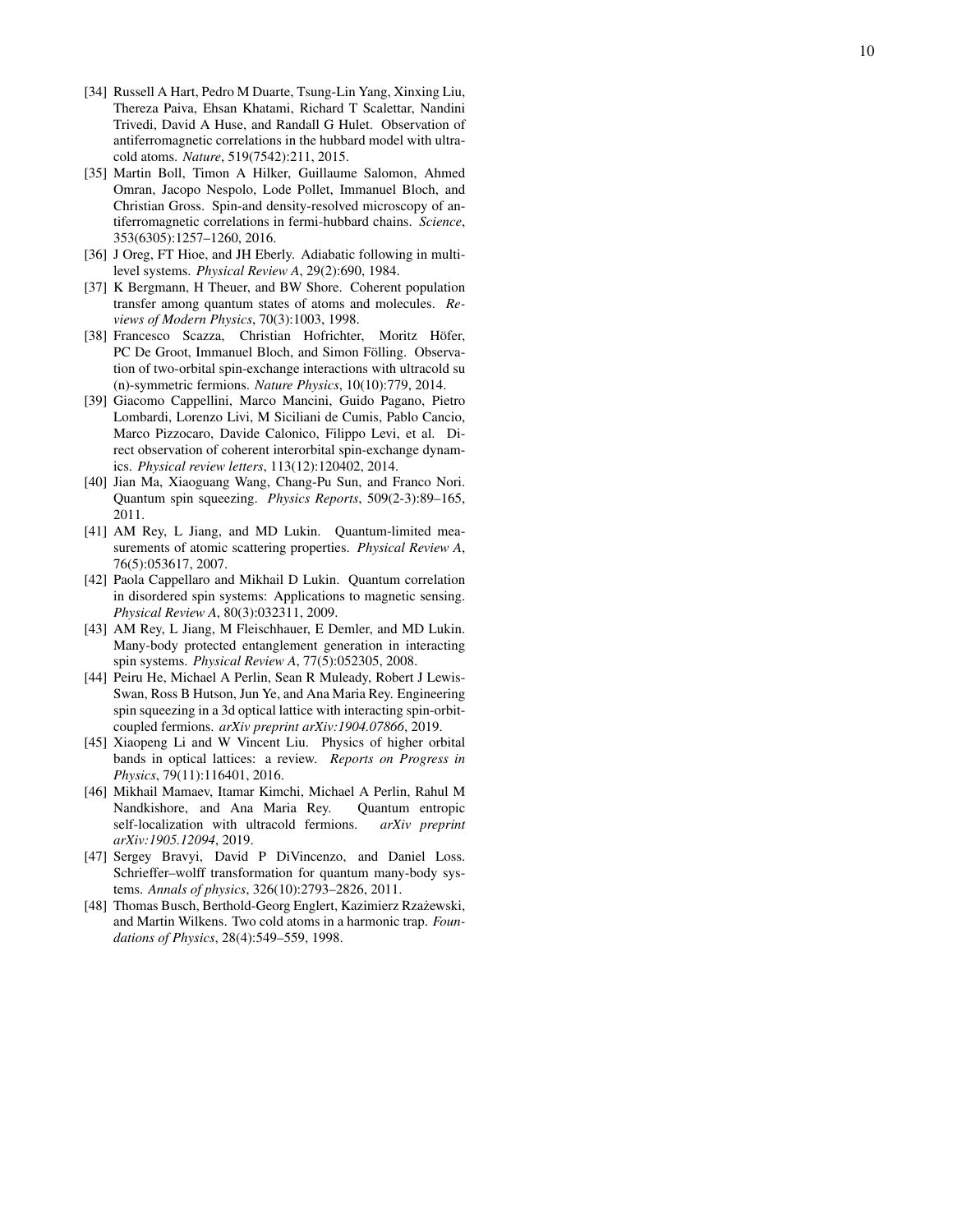# Supplementary Material

## A. FERMI-HUBBARD DERIVATION AND SYSTEM PARAMETERS

In this appendix, we give a detailed derivation of the Fermi-Hubbard Hamiltonian presented in the main text. While this can be pieced together from textbook sources, we provide the steps here for clarity. The configuration we consider is the ground and first-excited band of a 3D cubic optical lattice, with a single excitation in the  $\hat{x}$  direction. Assuming that all lattice depths are high enough to be deep in the Mott insulating regime, the onsite wavefunctions of the states we seek to populate may be written in real space as

<span id="page-10-1"></span>
$$
\phi_e(\vec{r}) = w_1(x)w_0(y)w_0(z)
$$
  
\n
$$
\phi_g(\vec{r}) = w_0(x)w_0(y)w_0(z),
$$
\n(A1)

where  $w_n$  is the *n*-th band Wannier function for the corresponding lattice coordinate.

Assuming a deep enough lattice, the dominant s-wave contact interactions in the system will be onsite. In the most general form,

<span id="page-10-0"></span>
$$
\hat{H}_{\mathbf{U}} = \sum_{j} \sum_{\mu_1, \mu_2, \mu_3, \mu_4} \frac{U_{\mu_1, \mu_2, \mu_3, \mu_4}}{2} \sum_{\sigma, \sigma'} \hat{c}_{j, \mu_1, \sigma}^{\dagger} \hat{c}_{j, \mu_2, \sigma'}^{\dagger} \hat{c}_{j, \mu_3, \sigma'} \hat{c}_{j, \mu_4, \sigma}, \tag{A2}
$$

where  $\hat{c}_{j,\mu,\sigma}$  annihilates a fermion on lattice site j, in band state  $\mu \in \{e,g\}$ , with spin  $\sigma \in \{\uparrow,\downarrow\}$ , and the interaction coefficient is given by,

<span id="page-10-2"></span>
$$
U_{\mu_1,\mu_2,\mu_3,\mu_4} = g \int d^3 \vec{r} \phi_{\mu_1}^* (\vec{r}) \phi_{\mu_2}^* (\vec{r}) \phi_{\mu_3} (\vec{r}) \phi_{\mu_4} (\vec{r}), \quad g = \frac{4\pi \hbar^2 a_s}{m}
$$
(A3)

with g the interaction coefficient. Here m is the mass of the atom, and  $a_s$  the scattering length.

The dominant terms in Eq.  $(A2)$  are the intra-band interaction and the inter-band direct and exchange interaction. The  $e$ -band interactions are set by the  $U_{eeee}$  term and can be written as (after cancelling terms and renaming the coefficient),

$$
\hat{H}_{U,ee} = U_{ee} \sum_{j} \hat{n}_{j,e,\uparrow} \hat{n}_{j,e,\downarrow},
$$
\n
$$
U_{ee} = g \int_{-\infty}^{\infty} dx |w_1(x)|^4 \int_{-\infty}^{\infty} dy |w_0(y)|^4 \int_{-\infty}^{\infty} dz |w_0(z)|^4,
$$
\n(A4)

with  $\hat{n}_{j,\mu,\sigma} = \hat{c}_{j,\mu,\sigma}^{\dagger} \hat{c}_{j,\mu,\sigma}$ . Likewise, the g band interactions from  $U_{gggg}$  are

$$
\hat{H}_{U,gg} = U_{gg} \sum_{j} \hat{n}_{j,g,\uparrow} \hat{n}_{j,g,\downarrow},
$$
\n
$$
U_{gg} = g \int_{-\infty}^{\infty} dx |w_0(x)|^4 \int_{-\infty}^{\infty} dy |w_0(y)|^4 \int_{-\infty}^{\infty} dz |w_0(z)|^4.
$$
\n(A5)

Finally, we have the direct and exchange interactions. They are encapsulated in four terms mixing  $e$  and  $g$ . The combinations are  $U_{egeg}$ ,  $U_{gege}$ ,  $U_{gege}$  and  $U_{gege}$ . Adding all these terms, evaluating and reducing the expression we arrive at,

$$
\hat{H}_{U,eg} = \frac{U_{eg}}{2} \sum_{j} (\hat{n}_{j,e,\uparrow} \hat{n}_{j,g,\downarrow} + \hat{n}_{j,e,\downarrow} \hat{n}_{j,g,\uparrow}) - \frac{U_{eg}}{2} \sum_{j} (\hat{c}_{j,e,\uparrow}^{\dagger} \hat{c}_{j,e,\downarrow} \hat{c}_{j,g,\downarrow}^{\dagger} \hat{c}_{j,g,\uparrow} + h.c.) ,
$$
\n
$$
U_{eg} = 2g \int_{-\infty}^{\infty} dx |w_0(x)|^2 |w_1(x)|^2 \int_{-\infty}^{\infty} dy |w_0(y)|^4 \int_{-\infty}^{\infty} dz |w_0(z)|^4.
$$
\n(A6)

The first term sets the direct interactions and the second the exchange interactions. Note that we included an uncancelled factor of 2 in the coefficent, to connect with other conventional derivations.

At this point, we have all the interaction terms,  $\hat{H}_{U} = \hat{H}_{U,ee} + \hat{H}_{U,gg} + \hat{H}_{U,eg}$ . The only thing left is the tunneling of atoms. We assume  $V_x \ll V_y, V_z$  (with  $V_\nu$  lattice depth along  $\hat{\nu}$ ) so that tunneling is constrained to the  $\hat{x}$  direction only.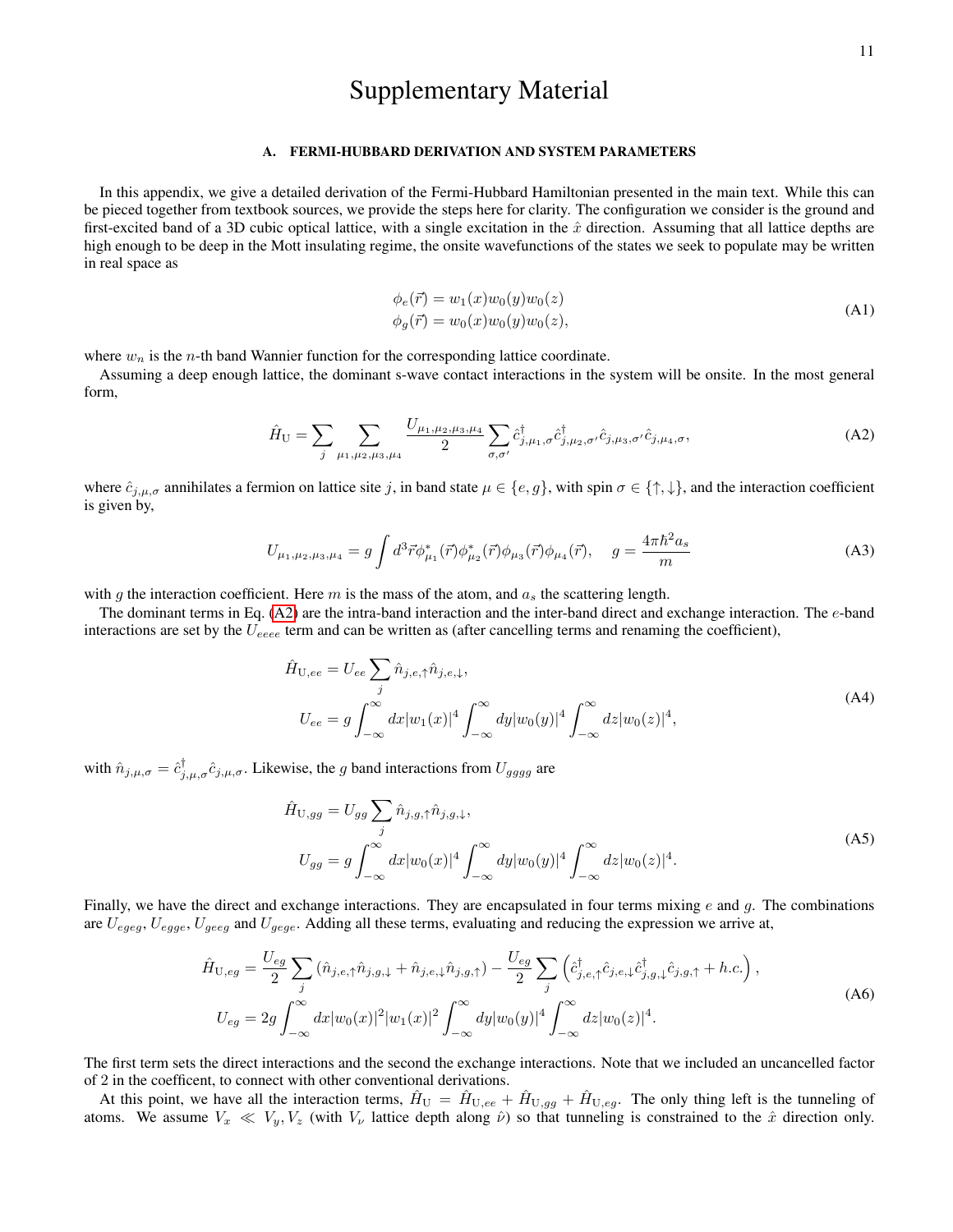$$
J_{e,x} = \int_{-\infty}^{\infty} dx w_1^*(x) \left[ -\frac{\hbar^2}{2m} \frac{d^2}{dx^2} + V_x \sin^2\left(\frac{\pi x}{a}\right) \right] w_1(x+a),
$$
  
\n
$$
J_{g,x} = \int_{-\infty}^{\infty} dx w_0^*(x) \left[ -\frac{\hbar^2}{2m} \frac{d^2}{dx^2} + V_x \sin^2\left(\frac{\pi x}{a}\right) \right] w_0(x+a),
$$
\n(A7)

where a is the lattice spacing and  $V_x \sin^2(\pi x/a)$  the lattice potential (the other components of the Wannier functions integrate out to unity).

Since higher bands have much stronger overlap with neighbouring sites, we make the approximation that  $J_{e,x} \gg J_{q,x}$ , and assume that only atoms in the e-band can tunnel. This yields our tunneling Hamiltonian,

$$
\hat{H}_{\mathcal{J}} = -J \sum_{\langle i,j \rangle,\sigma} \left( \hat{c}^{\dagger}_{i,e,\sigma} \hat{c}_{j,e,\sigma} + h.c. \right), \tag{A8}
$$

with  $J = -J_{e,x}$ . We now have  $\hat{H} = \hat{H}_{\rm J} + \hat{H}_{\rm U}$ , which is Eq. [\(1\)](#page-1-0) in the main text.

One last thing that we do here is give an estimate of the Hamiltonian parameters in the regime of interest. The atom is taken to be <sup>40</sup>K with  $m = 40$  amu, and the scattering length is set to  $a_s = 120a_0$  via Feshbach resonance  $(a_0$  the Bohr radius). The lattice spacing is set to  $a = 527$  nm. We assume a lattice of depth  $(V_x, V_y, V_z)/E_r = (40, 60, 60)$ , where  $E_r = \pi^2 \hbar^2/(2ma^2) = 4.46$  kHz is the recoil energy (in units of h). With these parameters, the coefficients evaluate to,

$$
J/(2\pi) = 18.9 \text{ Hz}, \quad U_{ee}/(2\pi) = 3.38 \text{ kHz}, \quad U_{gg}/(2\pi) = 3.95 \text{ kHz}, \quad U_{eg}/(2\pi) = 4.52 \text{ kHz}.
$$
 (A9)

Note that these interaction strengths are still much less than the band gaps of  $\hbar\omega_x \approx 52$  kHz and  $\hbar\omega_y = \hbar\omega_z \approx 65$  kHz (with  $\omega_\nu$ the lattice confinement frequency depending on depth), preventing unwanted scattering. Scattering of the  $\hat{x}$  motional excitation into  $\hat{y}$ ,  $\hat{z}$  is also inhibited by the gap  $\hbar(\omega_y - \omega_x) \approx 13$  kHz due to different lattice depths (see Section E). In units of J, these parameters are

$$
U_{ee}/J = 179, \quad U_{gg}/J = 209, \quad U_{eg}/J = 239. \tag{A10}
$$

From these, the superexchange coefficients may also be found,

$$
U_1/J = 597, U_2/J = 119, U_3/J = -359.
$$
 (A11)

These are the parameters we use throughout the plots in the main text.

The dependence of  $U_{eq}$  on magnetic and optical fields determines the success of the DFS in rejecting external noise. Since the scattering length is modified near the Feshbach resonance, the effective magnetic moment of the DFS is never zero, but is  $> 10^2$ lower than that of a single atom when  $\geq 5$  G from the resonance, and  $\sim 2 \times 10^3$  lower for the  $a_s = 120a_0$  parameter choice above, achieved at +25 G from the resonance. First-order sensitivity to the optical lattice depth can be eliminated by Feshbach tuning  $a<sub>S</sub>$  to its zero-crossing; the suppression (compared to the single-atom sensitivity) remains  $> 10<sup>2</sup>$  within  $\pm 0.6$  G of the zero-crossing, and is  $> 10$  for the example parameters above. Experimental trials will be necessary to determine which of these external perturbations limit the coherence time of the DFS.

## B. RAMAN SCHEME FOR STATE PREPARATION

Here we provide details on the preparation of states in the decoherence-free subspace using a Raman transition, as discussed in the main text [c.f. Fig. [6\(](#page-6-1)a)]. We start with a band insulator of two atoms per lattice site both in the lowest band g, populating the ground hyperfine manifold. For concreteness but without loss of generality we consider the  $F = 9/2$  states of <sup>40</sup>K atoms. The bare spin states  $\sigma \in \{\uparrow, \downarrow\}$  are distinguished by their nuclear-spin projection, associating  $|\downarrow\rangle$  with  $|m_F = -9/2\rangle$  and  $|\uparrow\rangle$ with  $|m_F = -7/2\rangle$ . The goal is to couple one initially-occupied state in the g band to a desired target state in the e band through an intermediate excited state. A sample intermediate state is a  ${}^2P_{1/2}$  electronic state, with nuclear spin  $F = 7/2$  in the g band,  $|^{2}P_{1/2}, g; 7/2, -7/2\rangle$ , where the states are written as  $|\Lambda, \mu; F, m_F\rangle$  for electronic state  $\Lambda$ , band  $\mu$ , nuclear-spin F and projection  $m_F$ .

We use a linearly-polarized laser (i) to couple  $|{}^2S_{1,2}, g; 9/2, -7/2\rangle$  with  $|{}^2P_{1/2}, g; -7/2, -7/2\rangle$ , and another linearlypolarized laser (ii) to couple  $|{}^2P_{1/2}, g; -7/2, -7/2\rangle$  with  $|{}^2S_{1,2}, e; 9/2, -7/2\rangle$ . Large detunings  $\Delta$  from the intermediate state ensure it is not populated. A  $\pi$  pulse coherently transfers one atom to the state in the e band. The second atom in the initiallyoccupied g band is unaffected because the excited state has no  $m_F = -9/2$  component for laser (i) to couple it to. The result is a state with an  $|\uparrow\rangle$  atom in the e band, and a  $|\downarrow\rangle$  atom in the g band, corresponding to  $|\Rightarrow\rangle$  in the decoherence-free manifold.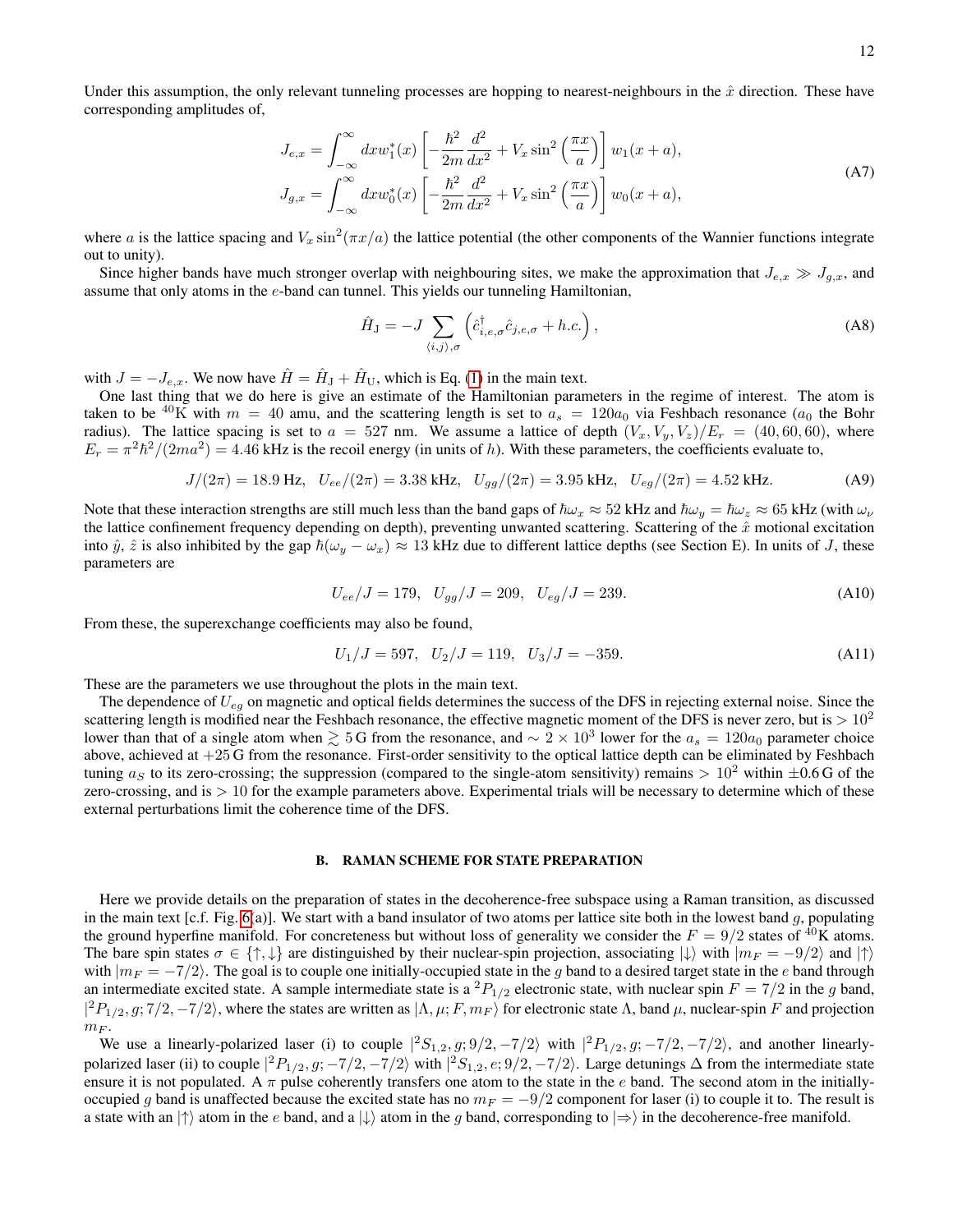The coupling for a single laser between two atomic states  $|\mu\rangle$ ,  $|\nu\rangle$  is given by,

$$
\Omega_{\mu,\nu} = \Omega_0 C_q^{\mu\nu} \int d^3 \vec{r} \phi_{\mu}^* (\vec{r}) e^{i \vec{k}_L \cdot \vec{r}} \tilde{\phi}_{\nu} (\vec{r}), \tag{B1}
$$

where  $\phi_\mu$  ( $\tilde{\phi}_\nu$ ) is the spatial wavefunction of the band of state  $\mu$  ( $\nu$ ) in the  ${}^2S_{1/2}$  electronic ground-state ( ${}^2P_{1/2}$  excited-state). The two electronic states have different spatial wavefunctions for the same band due to different polarizeabilities. Additionally,  $\Omega_0$  is the bare drive frequency (set by laser power),  $C_q^{\mu\nu} = \langle F^{(\mu)}, m_F^{(\mu)} \rangle$  $F_F^{(\mu)};1,q|F^{(\nu)},m_F^{(\nu)}$  $\binom{V}{F}$  is the Clebsch-Gordan coefficient for the transition with  $F^{(\mu)}, F^{(\nu)}$  and  $m_F^{(\mu)}$  $_{F}^{(\mu )},\;m_{F}^{(\nu )}$  $\frac{f^{(V)}}{F}$  the total and  $\hat{z}$ -projected nuclear-spin values for the two coupled states,  $q \in \{-1, 0, 1\}$  is the light polarization (here  $q = 0$  for both), and  $\vec{k}_L = \hat{k}_L 2\pi/\lambda_L$  is the laser wavevector (with wavelength  $\lambda_L$ ). In the appropriate rotating-frame, the Hamiltonian for our desired transition is reduced to a three-level system in the basis of  $\{|^{2}S_{1/2}, g; 9/2, -7/2\rangle, |^{2}S_{1/2}, e; 9/2, -7/2\rangle, |^{2}P_{1/2}, g; 9/2, -7/2\rangle\},$ 

$$
\hat{H}_{\text{transfer}} = \begin{pmatrix}\n0 & 0 & \Omega_{2S_{1/2}g,{}^{2}P_{1/2}g} \\
0 & 0 & \Omega_{2S_{1/2}g,{}^{2}P_{1/2}g} \\
\Omega_{2S_{1/2}g,{}^{2}P_{1/2}g} & \Omega_{2S_{1/2}g,{}^{2}P_{1/2}g} & \Delta\n\end{pmatrix},
$$
\n(B2)

with  $\Omega_{2S_{1/2}g,2P_{1/2}g}$  and  $\Omega_{2S_{1/2}e,2P_{1/2}g}$  the Rabi frequencies for lasers (i), (ii) respectively. If the detuning  $\Delta$  is set to be larger than both off-diagonal terms, as well as any intrinsic decay rate of the  ${}^{2}P_{1/2}$  state to prevent loss due to broadening, we can coherently transfer population from  $|{}^2S_{1/2}, g; 9/2, -7/2\rangle$  to  $|{}^2S_{1/2}, e; 9/2, -7/2\rangle$  state through a second-order process. Should the decay rate be too high, we can instead apply the STIRAP scheme [main text Fig. [6\(](#page-6-1)b)], for which we would set  $\Delta = 0$  and instead assign offset Gaussian time-dependence to the off-diagonal couplings.

Note that the excited state's optical-frequency separation is needed for this protocol to work. Normally, laser (ii) would require coupling the g band in <sup>2</sup>P<sub>1/2</sub> (with even spatial symmetry along  $\hat{x}$ ) to the e band in <sup>2</sup>S<sub>1/2</sub> (with odd spatial symmetry along  $\hat{x}$ ), and their overlap integral would vanish due to an overall odd parity. This is prevented by the position and wavelength-dependent phase factor in the coupling matrix element. The Raman lasers for the chosen transition have wavelengths of  $\lambda_L \approx 770$  nm, and with a lattice spacing of  $a = 527$  nm, the wavefunctions vary appreciably over the wavelength. This causes the phase factor  $e^{i\vec{k}_L\cdot\vec{r}}$  to contribute nontrivially and prevent the integral from vanishing, provided that the laser direction is along  $\hat{x}$ . Note also that while the spatial wavefunctions will vary significantly between the  ${}^2S_{1/2}$  and  ${}^2P_{1/2}$  electronic states due to their different polarizeabilities, the extra phase factor should render their integrals nonzero regardless.

## C. SUPEREXCHANGE HAMILTONIAN DERIVATION

In this appendix, we consider a general second-order Schrieffer-Wolff transformation to block-diagonalize a Hamiltonian consisting of two state manifolds  $\{|m_0\rangle\}$ ,  $\{|m_V\rangle\}$  whose coupling matrix elements are weak compared to the gap between their respective energy scales. The Hamiltonian can be split as,

$$
\hat{H} = \hat{H}_0 + \hat{V},\tag{C1}
$$

where  $\hat{H}_0$  is assumed to be diagonal, and  $\hat{V}$  is a purely off-diagonal perturbation that couples the two manifolds. The diagonal part may be written as,

$$
\hat{H}_0 = \hat{P}_0 \hat{H}_0 \hat{P}_0 + (1 - \hat{P}_0) \hat{H}_0 (1 - \hat{P}_0),
$$
\n(C2)

where  $\hat{P}_0 = \sum_{m_0} |m_0\rangle \langle m_0|$  projects onto the  $\{|m_0\rangle\}$  manifold, and  $1 - \hat{P}_0 = \sum_{m_V} |m_V\rangle \langle m_V|$  onto the  $\{|m_V\rangle\}$  manifold. We define the energy gap between the manifolds as,

$$
\Delta_g = \min_{m_0, m_V} |E_{m_0} - E_{m_V}|,\tag{C3}
$$

with  $E_m$  the diagonal energy  $\hat{H}_0 |m\rangle = E_m |m\rangle$ . The large-gap condition required for the perturbation theory's validity corresponds to,

$$
\Delta_g \gg ||\hat{V}||,\tag{C4}
$$

with ||.|| the operator norm. We also assume that the perturbation  $\hat{V}$  only has nonzero elements of the form  $|m_0\rangle\langle m_V|$  (i.e. no self-energies or couplings between states in the same manifold).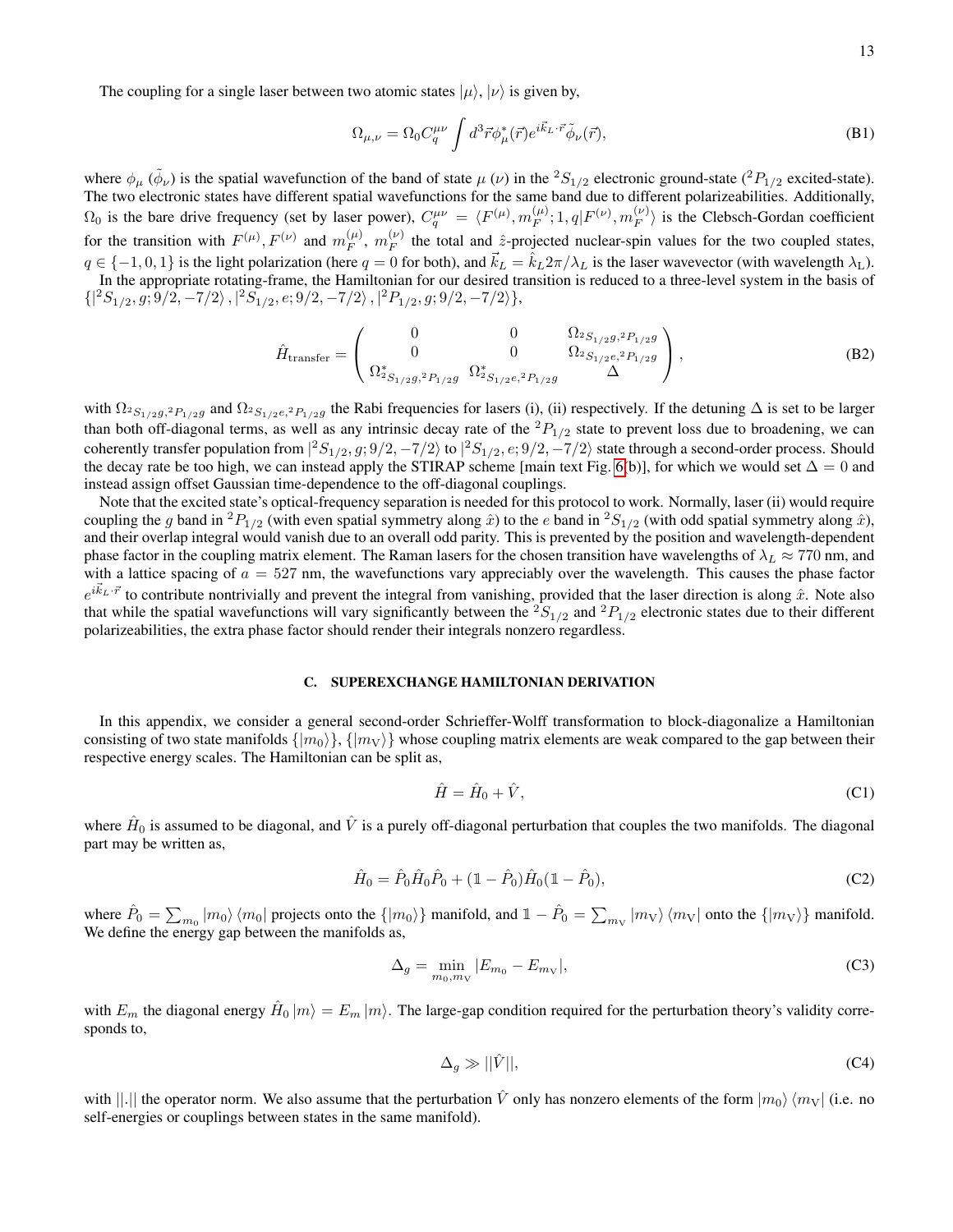With the large-gap condition satisfied, cross-manifold transfer of population is inhibited. To lowest-order approximation, the only effect will be a virtual tunneling between states within the same manifold through a second-order process. If only  $\{|m_0\rangle\}$  is initially populated, then we can reduce the Hilbert space to just that manifold, and write down an effective perturbation stemming from  $\hat{V}$  that couples the  $|m_0\rangle$  states.

To evaluate the effect of the perturbation, we define a superoperator  $\mathcal{L}$  [\[47\]](#page-9-12),

$$
\mathcal{L}\hat{V} = \sum_{m,n}' \frac{|m\rangle \langle m| \hat{V} |n\rangle \langle n|}{E_m - E_n},
$$
\n(C5)

where each sum runs over all states  $|m\rangle\in\{|m_0\rangle\}\bigcup\{|m_V\rangle\}$ , and the prime indicates that we automatically assume the argument is zero if both  $|m\rangle$ ,  $|n\rangle$  are from the same manifold. The second-order perturbative contribution is then given by,

$$
\hat{H}_{\text{ex}} = -\frac{1}{2}\hat{P}_0 \left[ \hat{V}, \mathcal{L}\hat{V} \right] \hat{P}_0. \tag{C6}
$$

One may also rewrite this as,

<span id="page-13-0"></span>
$$
\langle i | \hat{H}_{\text{ex}} | j \rangle = \sum_{k} \Delta_{ijk} \langle i | \hat{H}_J | k \rangle \langle k | \hat{H}_J | j \rangle,
$$
  

$$
\Delta_{ijk} = \frac{1}{2} \left( \frac{1}{E_i - E_k} + \frac{1}{E_j - E_k} \right),
$$
 (C7)

for states  $|i\rangle, |j\rangle \in \{|m_0\rangle\}$  and  $|k\rangle \in \{|m_V\rangle\}$ , yielding maintext Eq. [\(7\)](#page-2-3).

We evaluate this explicitly for our Fermi-Hubbard model [main text Eq. [\(1\)](#page-1-0)], assuming only two neighbouring sites  $j, j + 1$ , after which the resulting interaction is extrapolated across the lattice. The unperturbed Hamiltonian is  $\hat{H}_0=\hat{H}_{\rm U}+\hat{H}_{\rm B}$ , and the perturbation is  $\hat{V} = \hat{H}_{\text{J}}$ . The populated manifold  $\{|m_0\rangle\}$  is defined to be the decoherence-free subspace,

$$
\{ |m_0\rangle \} = \{ | \Uparrow \rangle_j | \Uparrow \rangle_{j+1}, | \Uparrow \rangle_j | \Downarrow \rangle_{j+1}, | \Downarrow \rangle_j | \Uparrow \rangle_{j+1}, | \Downarrow \rangle_j | \Downarrow \rangle_{j+1} \},
$$
\n(C8)

with unperturbed energies of,

$$
E_{m_0} = \{0, U_{eg}, U_{eg}, 2U_{eg}\}\tag{C9}
$$

The other manifold  $\{|m_V\rangle\}$  is written in the Fock basis  $|n_{j,e,\uparrow}, n_{j,e,\downarrow}, n_{j,g,\downarrow}, n_{j+1,e,\uparrow}, n_{j+1,e,\downarrow}, n_{j+1,g,\uparrow}, n_{j+1,g,\downarrow} \rangle$  (semicolon separates the two lattice sites) and consists of,

$$
\{|m_V\rangle\} = \{|1, 1, 0, 1; 0, 0, 1, 0\rangle, |1, 1, 1, 0; 0, 0, 0, 1\rangle, |0, 0, 1, 0; 1, 1, 0, 1\rangle, |0, 0, 0, 1; 1, 1, 1, 0\rangle\},
$$
(C10)

with energies of:

$$
E_{m_V} = \{U_{ee} + U_{eg}/2 + B/2, \ U_{ee} + U_{eg}/2 - B/2, \ U_{ee} + U_{eg}/2 - B/2, \ U_{ee} + U_{eg}/2 + B/2\}
$$
 (C11)

The system will tunnel into these states, and back into the decoherence-free manifold through a second-order process. Note that there are also two other possible destination states  $\{1, 0, 1, 0, 1, 0, 1, 0, 1, 0, 1, 0, 1, 0, 1, 0, 1, 0\}$  accessible through the second tunneling event, but since these are not initially populated they should have no effect on the dynamics (they would normally be degenerate with one of the decoherence-free states, but the field gradient  $B$  shifts their energies away).

Now that we have all of the necessary ingredients, we explicitly compute the effective Hamiltonian corresponding to  $\hat{V}$  in the decoherence-free subspace. Evaluating Eq. [\(C7\)](#page-13-0) for the two sites, we find,

$$
\hat{H}_{\text{ex},2} = \begin{pmatrix}\n\frac{2J^2U_1}{B^2 - U_1^2} & \frac{2BJ^2(B^2 - U_1^2 + 4U_{ee}U_{eg})}{(B^2 - U_1^2)(B^2 - U_2^2)} & -\frac{2BJ^2(B^2 - U_1^2 + 4U_{ee}U_{eg})}{(B^2 - U_1^2)(B^2 - U_2^2)} & -\frac{2J^2U_2(B^2 - U_1U_3)}{(B^2 - U_1^2)(B^2 - U_3^2)} \\
\frac{2BJ^2(B^2 - U_1^2 + 4U_{ee}U_{eg})}{(B^2 - U_1^2)(B^2 - U_2^2)} & \frac{2J^2U_2}{B^2 - U_2^2} & -\frac{2J^2U_2}{B^2 - U_2^2} & -\frac{2BJ^2(B^2 - 2U_{eg}^2 - U_2U_3)}{(B^2 - U_2^2)(B^2 - U_3^2)} \\
-\frac{2BJ^2(B^2 - U_1^2 + 4U_{ee}U_{eg})}{(B^2 - U_1^2)(B^2 - U_2^2)} & -\frac{2J^2U_2}{B^2 - U_2^2} & \frac{2J^2U_2}{B^2 - U_2^2} & \frac{2BJ^2(B^2 - 2U_{eg}^2 - U_2U_3)}{(B^2 - U_2^2)(B^2 - U_3^2)} \\
-\frac{2J^2U_2(B^2 - U_1U_3)}{(B^2 - U_1^2)(B^2 - U_3^2)} & -\frac{2BJ^2(B^2 - 2U_{eg}^2 - U_2U_3)}{(B^2 - U_2^2)(B^2 - U_3^2)} & \frac{2BJ^2(B^2 - 2U_{eg}^2 - U_2U_3)}{(B^2 - U_2^2)(B^2 - U_3^2)}\n\end{pmatrix},\n\tag{C12}
$$

where  $U_{\gamma}$  for  $\gamma \in \{1, 2, 3\}$  are the resonant energy scales in main text Eq. [\(9\)](#page-3-2). This matrix is used to compute the spin model in main text Eq. [\(8\)](#page-2-1) by expanding the matrix in a basis of all possible one- and two-point Pauli matrix products. The resulting spin-spin interaction is extrapolated by summing it across the lattice (thus two coupling links for each site in 1D). Note that in all cases, we must also add the matrix elements of  $\hat{H}_0 = \hat{H}_{U} + \hat{H}_{B}$  in the decoherence-free subspace directly, as they are unperturbed and contribute dynamics of their own.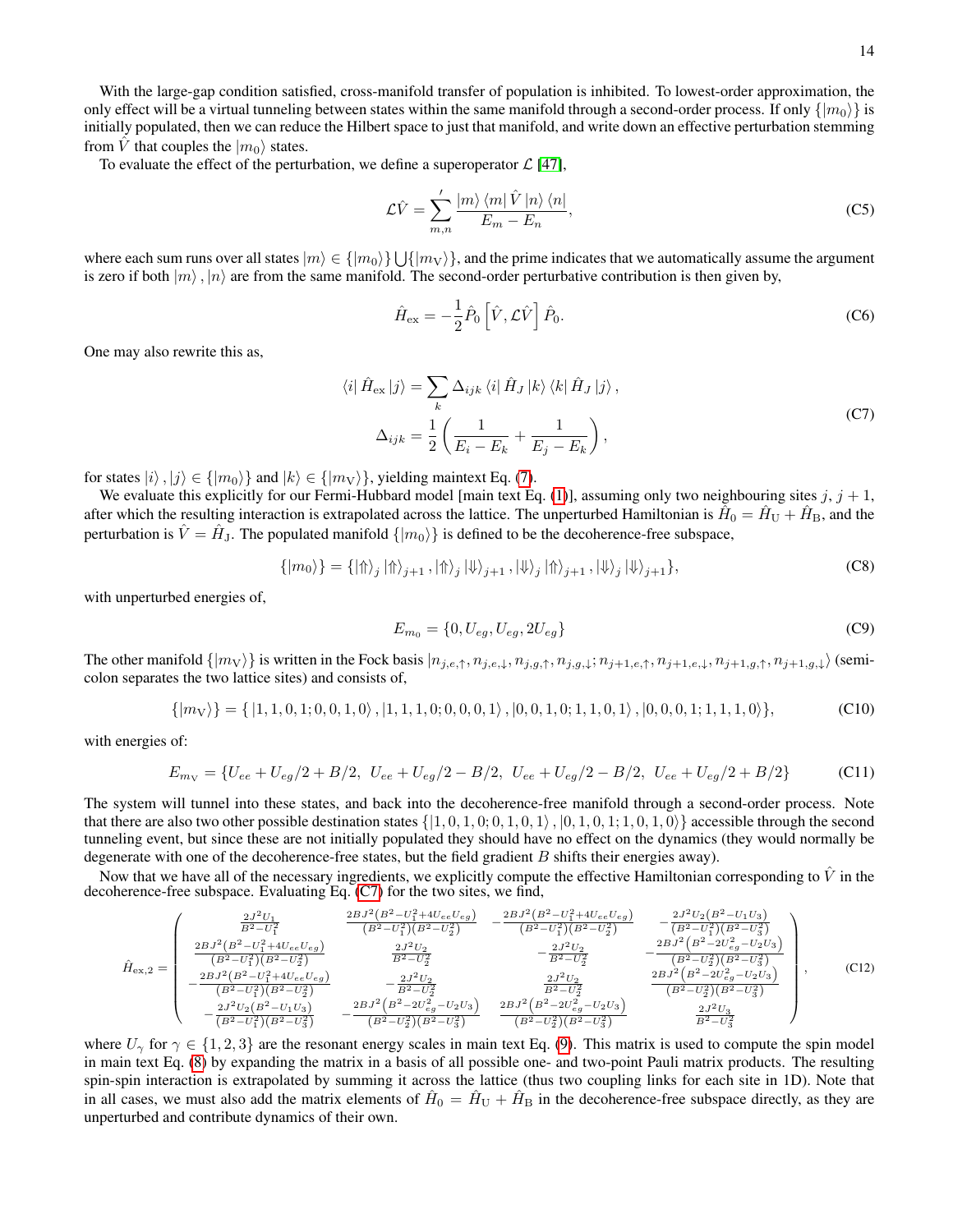## D.  $\hat{\sigma}^x$  ROTATIONS IN THE DECOHERENCE-FREE SUBSPACE

We want to implement onsite  $\hat{\sigma}^x$  rotations for the logic qubits. One way of doing this is by applying an external field gradient, supplementary to the one used for tuning superexchange interactions. The Hamiltonian for a single-site lattice site populated by two atoms (indexed as 1, 2) may be written in real space as [\[48\]](#page-9-13),

$$
\hat{H}_{\text{site}} = \hat{H}_{\text{lattice}} + \hat{H}_{\delta B},\tag{D1}
$$

with  $\hat{H}_{\text{lattice}}$  given by,

$$
\hat{H}_{\text{lattice}} = \left[ -\frac{\nabla_1^2}{2m} - \frac{\nabla_2^2}{2m} + \frac{1}{2} m \omega_x^2 (x_1^2 + x_2^2) + \frac{1}{2} m \omega_y^2 (y_1^2 + y_2^2) + \frac{1}{2} m \omega_z^2 (z_1^2 + z_2^2) + \frac{4\pi \hbar^2 a_s}{m} \delta^{(3)}(\vec{r}_{12}) \frac{\partial}{\partial \vec{r}_{12}} \vec{r}_{12} \right] \otimes \mathbb{1}_{\text{spin}},\tag{D2}
$$

where  $(x_1, y_2, z_2), (x_2, y_2, z_2)$  are the positions of atom 1 and 2 respectively,  $\vec{r}_{12} = \vec{r}_1 - \vec{r}_2$  is their relative position, m is the atomic mass, the gradient terms are the kinetic energy, the three quadratic terms are the lattice confinement along  $\hat{x}$ ,  $\hat{y}$  and  $\hat{z}$ (with respective frequencies  $\omega_\nu$ ), and  $\delta^{(3)}$  is a 3D Dirac delta function. The delta function term is the onsite repulsion with scattering length  $a_s$ .  $\mathbb{1}_{\text{spin}}$  is the identity operator for the spin degrees of freedom. The field gradient terms are,

$$
\hat{H}_{\delta B} = \delta B(\vec{r}_1) \mathbb{1}_{\text{spatial}} \otimes \hat{\sigma}_1^z + \delta B(\vec{r}_2) \mathbb{1}_{\text{spatial}} \otimes \hat{\sigma}_2^z,\tag{D3}
$$

with  $\hat{\sigma}_1^z$ ,  $\hat{\sigma}_2^z$  the Pauli operators for the first and second spin,  $\mathbb{1}_{\text{spatial}}$  the identity operator for the spatial degrees of freedom, and  $\delta B(\vec{r})$  describing the spatial dependence of the field gradient that we choose.

Our decoherence-free subspace state wavefunctions are written as [c.f. Eq. [\(A1\)](#page-10-1)],

$$
|\Uparrow\rangle \equiv \frac{1}{2} (|\uparrow,\downarrow\rangle + |\downarrow,\uparrow\rangle) [\phi_e(\vec{r}_1)\phi_g(\vec{r}_2) - \phi_g(\vec{r}_1)\phi_e(\vec{r}_2)],
$$
  

$$
|\Downarrow\rangle \equiv \frac{1}{2} (|\uparrow,\downarrow\rangle - |\downarrow,\uparrow\rangle) [\phi_e(\vec{r}_1)\phi_g(\vec{r}_2) + \phi_g(\vec{r}_1)\phi_e(\vec{r}_2)].
$$
 (D4)

For the sake of obtaining an analytic result, the Wannier functions can be approximated by harmonic oscillator wavefunctions, which is a fair description for deep lattices,

$$
w_0(\nu) \approx \left(\frac{m\omega_\nu}{\pi\hbar}\right)^{1/4} e^{-\frac{m\omega_\nu \nu^2}{2\hbar}},
$$
  
\n
$$
w_1(\nu) \approx \frac{\sqrt{2}}{\pi^{1/4}} \left(\frac{m\omega_\nu}{\hbar}\right)^{3/4} \nu e^{-\frac{m\omega_\nu \nu^2}{2\hbar}}.
$$
\n(D5)

Assuming that atoms are restricted to the two-state subspace  $\{|\Uparrow\rangle, |\Downarrow\rangle\}$ , we project the Hamiltonian into it, yielding a  $2 \times 2$ matrix. All terms except  $\hat{H}_{\delta B}$  do not contain an explicit spin component, and will thus be diagonal (conversely,  $\hat{H}_{\delta B}$  turns out to be purely off-diagonal). We calculate the diagonal terms explicitly by integrating over the spatial components,

$$
\langle \Uparrow |\hat{H}_{\text{site}}| \Uparrow \rangle = \frac{1}{2} \int d^3 \vec{r}_1 \int d^3 \vec{r}_2 \left[ \phi_e(\vec{r}_1) \phi_g(\vec{r}_2) - \phi_g(\vec{r}_1) \phi_e(\vec{r}_2) \right] \cdot \hat{H}_{\text{lattice}} \cdot \left[ \phi_e(\vec{r}_1) \phi_g(\vec{r}_2) - \phi_g(\vec{r}_1) \phi_e(\vec{r}_2) \right] \tag{D6}
$$
\n
$$
= \hbar (2\omega_x + \omega_y + \omega_z).
$$

These are just the total band energies for the two atoms. The other diagonal element is computed likewise; unlike the previous, the spatial symmetry causes it to be affected by interactions,

$$
\langle \Downarrow | \hat{H}_{\text{site}} | \Downarrow \rangle = \frac{1}{2} \int d^3 \vec{r}_1 \int d^3 \vec{r}_2 \left[ \phi_e(\vec{r}_1) \phi_g(\vec{r}_2) - \phi_g(\vec{r}_1) \phi_e(\vec{r}_2) \right] \cdot \hat{H}_{\text{lattice}} \cdot \left[ \phi_e(\vec{r}_1) \phi_g(\vec{r}_2) - \phi_g(\vec{r}_1) \phi_e(\vec{r}_2) \right]
$$
\n
$$
= \hbar (2\omega_x + \omega_y + \omega_z) + a_s \sqrt{\frac{2m \hbar \omega_x \omega_y \omega_z}{\pi}} = \hbar (2\omega_x + \omega_y + \omega_z) + U_{eg}.
$$
\n(D7)

The  $a_s$ -proportional term is equal to  $U_{eg}$ , the exchange interaction energy.

We now turn to the off-diagonal elements rising from the  $\delta B$  terms. The spin part of the Hamiltonian for the two particles can be written in the bare spin basis  $\{|\uparrow, \uparrow\rangle, |\uparrow, \downarrow\rangle, |\downarrow, \uparrow\rangle, |\downarrow, \downarrow\rangle\}$  as,

$$
\hat{H}_{\delta B} = \begin{pmatrix}\n\delta B(\vec{r}_1) + \delta B(\vec{r}_2) & 0 & 0 & 0 \\
0 & \delta B(\vec{r}_1) - \delta B(\vec{r}_2) & 0 & 0 \\
0 & 0 & -\delta B(\vec{r}_1) + \delta B(\vec{r}_2) \\
0 & 0 & 0 & -\delta B(\vec{r}_1) - \delta B(\vec{r}_2)\n\end{pmatrix}.
$$
\n(D8)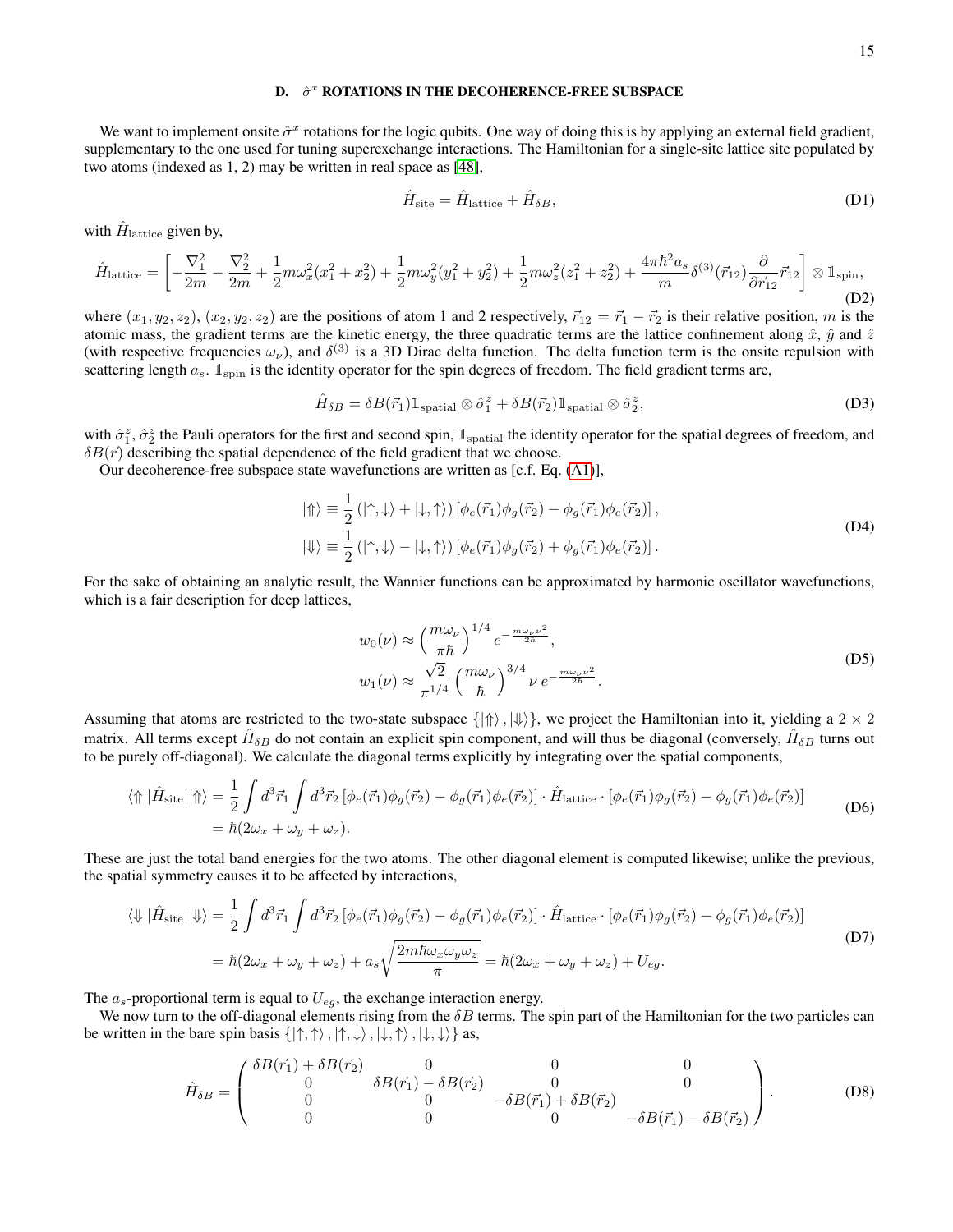We project it into the decoherence-free subspace via,

$$
\hat{P}\hat{H}_{\delta B}\hat{P} = \begin{pmatrix} 0 & 0 & 0 & 0 \\ 0 & 0 & \delta B(\vec{r}_1) - \delta B(\vec{r}_2) & 0 \\ 0 & \delta B(\vec{r}_1) - \delta B(\vec{r}_2) & 0 & 0 \\ 0 & 0 & 0 & 0 \end{pmatrix}, \quad \hat{P} = \frac{1}{\sqrt{2}} \begin{pmatrix} 0 & 0 & 0 & 0 \\ 0 & 1 & 1 & 0 \\ 0 & 1 & -1 & 0 \\ 0 & 0 & 0 & 0 \end{pmatrix},
$$
 (D9)

giving rise to an off-diagonal coupling between the  $|\{\rangle\}$ ,  $|\{\rangle\}$  states equal to  $\delta B(\vec{r}_1) - \delta B(\vec{r}_2)$ . Integrating over the spatial components, we deduce that the field gradient terms in the decoherence-free subspace are

$$
\langle \Uparrow |\hat{H}_{\text{site}}| \Downarrow \rangle = \frac{1}{2} \int d^3 \vec{r}_1 \int d^3 \vec{r}_2 \left[ \phi_e(\vec{r}_1) \phi_g(\vec{r}_2) - \phi_g(\vec{r}_1) \phi_e(\vec{r}_2) \right] \cdot \left[ \delta B(\vec{r}_1) - \delta B(\vec{r}_2) \right] \tag{D10}
$$
\n
$$
\cdot \left[ \phi_e(\vec{r}_1) \phi_g(\vec{r}_2) + \phi_g(\vec{r}_1) \phi_e(\vec{r}_2) \right].
$$

The exact value depends on the spatial dependence we choose for the gradient. If we assume a *linear* gradient, the above integral evaluates to zero. While we used a linear gradient for cross-site interactions, here the matrix element cancels out because of the wavefunction symmetries across the lattice site. This is a good thing, as otherwise our linear gradient  $B$  for tuning the interactions would create unwanted onsite effects. We instead use a *quadratic* gradient,

$$
\delta B(\vec{r}) = \delta \Omega (x - x_0)^2, \tag{D11}
$$

where  $\delta\Omega$  is the gradient strength (in units of energy per length squared), and the direction of the gradient is chosen to be along  $\hat{x}$  since our motionally-excited band is along that direction (otherwise the integral will vanish). We also assume a possible offset  $x_0$ , although this will not change the result. Evaluating the integral yields,

$$
\langle \Uparrow \hat{H}_{\text{site}} | \Downarrow \rangle = \frac{\hbar \,\delta\Omega}{m\omega_x}.
$$
 (D12)

Our Hamiltonian in the decoherence-free subspace is then given by

$$
\hat{H}_{\text{site}} = \begin{pmatrix} \hbar (2\omega_x + \omega_y + \omega_z) & \frac{\hbar \,\delta\Omega}{m\omega_x} \\ \frac{\hbar \,\delta\Omega}{m\omega_x} & \hbar (2\omega_x + \omega_y + \omega_z) + U_{eg} \end{pmatrix}.
$$
 (D13)

The diagonal terms  $\hbar(2\omega_x + \omega_y + \omega_z)$  from the band energies impose a constant energy shift and can be ignored. Dropping them gives Eq. [\(23\)](#page-6-2) in the main text. Note that the lack of dependence on  $x_0$  occurs because the relevant cross term is linear in either  $x_1$  or  $x_2$ , causing its contribution to vanish due to symmetry.

To do  $\hat{\sigma}^x$ -type rotations with this gradient requires the off-diagonal term to be much larger than the diagonal interaction term,

$$
\frac{\hbar \,\delta\Omega}{m\omega_x} \gg U_{eg}.\tag{D14}
$$

This can be accomplished by turning off  $U_{eq}$  via Feshbach resonance, or with a strong enough gradient. For the parameters at the end of Section A, the exchange interaction is approximately  $U_{eg} \approx 4.5$  kHz, meaning that we would need  $\delta\Omega \gtrsim 10^6$  Hz/ $\mu$ m<sup>2</sup> for a comparable off-diagonal coupling. Such a requirement is stringent, and it would be easier to just turn off the interactions. However, it also shows robustness to unwanted field curvature. The decoherence-free subspace is implicitly immune to constant fields, and we already showed that linear gradients will have no on-site effect. If any present quadratic gradients are much smaller than the above requirement, we find that the three lowest-order Taylor expansion terms of any magnetic field fluctuation do not affect the decoherence-free subspace.

## E. ROBUSTNESS TO SCATTERING INTO OTHER BANDS

A common limitation of working with higher bands is the system's vulnerability to unwanted band-changing collisions. Sufficiently large interactions can enable two-atom processes that will move both atoms out of the decoherence-free subspace and into other excited bands.

To verify the robustness of our subspace, we simulate the dynamics of a single lattice site, including the other states with one band excitation along  $\hat{y}$  and  $\hat{z}$  with respective spatial wavefunctions  $w_0(x)w_1(y)w_0(z)$  and  $w_0(x)w_0(y)w_1(z)$ . We label all the excited bands  $e_{\nu}$  for  $\nu \in \{x, y, z\}$ . Higher second-excited bands are not included because their population would require